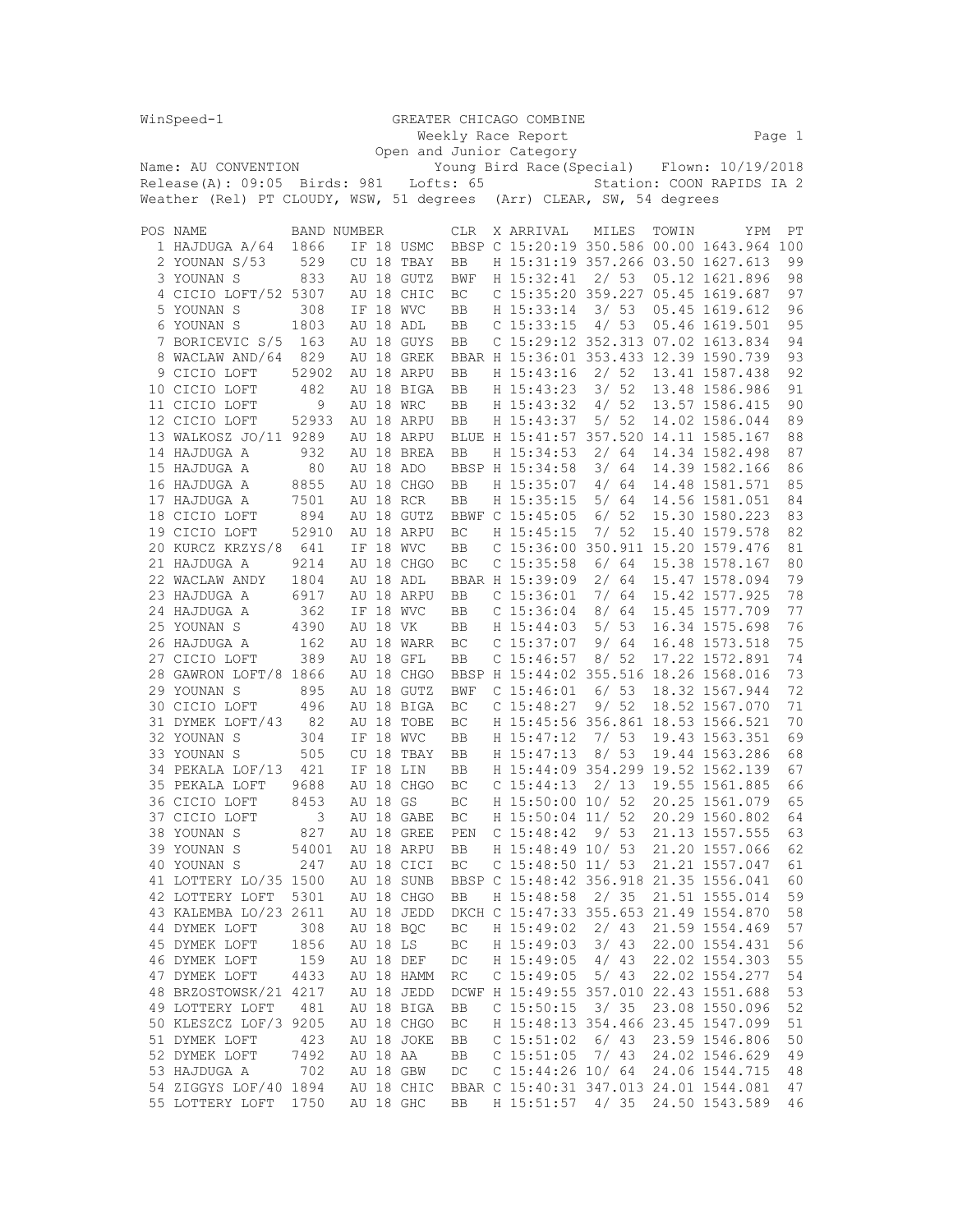| 56 LOTTERY LOFT                                                                                                                        | 424   |          | AU 18 RRR     | DC         | С | 15:52:03                                        | 5/35 |  | 24.56 1543.210                    | 45             |
|----------------------------------------------------------------------------------------------------------------------------------------|-------|----------|---------------|------------|---|-------------------------------------------------|------|--|-----------------------------------|----------------|
| 57 CICIO LOFT                                                                                                                          | 8125  |          | AU 18 MAGI    |            |   | BCWF H 15:54:49 12/ 52                          |      |  | 25.14 1542.706                    | 44             |
| 58 WACLAW ANDY                                                                                                                         | 1632  |          | IF 18 BUFF    | <b>BCH</b> |   | C <sub>15:48:18</sub>                           | 3/64 |  | 24.57 1542.266                    | 43             |
|                                                                                                                                        |       |          |               |            |   |                                                 |      |  |                                   |                |
| 59 YOUNAN S                                                                                                                            | 1827  |          | AU 18 ADL     | ВC         |   | H 15:52:47 12/ 53                               |      |  | 25.18 1541.946                    | 42             |
| 60 DYMEK LOFT                                                                                                                          | 6903  |          | AU 18 ARPU    | BB         |   | $C$ 15:52:20                                    | 8/43 |  | 25.17 1541.901                    | 41             |
| 61 AM LOFT/20                                                                                                                          | 39    |          | AU 18 BFS     | BB         |   | H 15:39:02 345.156 24.32 1541.604               |      |  |                                   | 40             |
| 62 CICIO LOFT                                                                                                                          | 6270  |          | AU 18 VKIN    | BB         |   | H 15:55:12 13/ 52                               |      |  | 25.37 1541.252                    | 39             |
| 63 DYMEK LOFT                                                                                                                          | 24    |          | AU 18 SILV    | ВC         |   | H 15:52:31                                      | 9/43 |  | 25.28 1541.214                    | 38             |
| 64 DYMEK LOFT                                                                                                                          | 170   |          | AU 18 COV     | BB         |   | $C$ 15:52:38 10/43                              |      |  | 25.35 1540.742                    | 37             |
| 65 TAKSIARZ LO/7                                                                                                                       | 78    |          | AU 18 EWA     | BB         |   | C 15:47:15 352.090 25.19 1540.472               |      |  |                                   | 36             |
|                                                                                                                                        |       |          |               |            |   |                                                 |      |  |                                   |                |
| 66 ZIGGYS LOFT                                                                                                                         | 6826  |          | AU 18 VITA    |            |   | CHOC H 15:41:32                                 | 2/40 |  | 25.03 1540.102                    | 35             |
| 67 MARIAN CHR/10                                                                                                                       | 299   |          | AU 18 CHIC    |            |   | BCH: H 15:38:31 344.312 24.54 1539.893          |      |  |                                   | 34             |
| 68 ADAMCZYK LO/4                                                                                                                       | 66    |          | AU 18 BFS     | <b>BB</b>  |   | H 15:52:39 356.675 25.48 1539.861               |      |  |                                   | 33             |
| 69 - PATRICK -/5 6925                                                                                                                  |       |          | AU 18 APRU    |            |   | BBWF H 15:45:49 350.517 25.33 1539.119          |      |  |                                   | 32             |
| 70 YOUNAN S                                                                                                                            | 624   |          | AU 18 GREE    | BWF        |   | $C$ 15:53:47 13/53                              |      |  | 26.18 1538.167                    | 31             |
| 71 ZIGGYS LOFT                                                                                                                         | 1216  |          | AU 18 CHIC    |            |   | BBAR C 15:42:07                                 | 3/40 |  | 25.37 1537.866                    | 30             |
| 72 MARIO Z/29                                                                                                                          | 7281  |          | AU 18 CHIC    | BB         |   | H 15:35:27 341.036 25.20 1537.262               |      |  |                                   | 29             |
| 73 WHITE EAGL/45                                                                                                                       | 776   |          | AU 18 TOPP    | GRZ        |   | C 15:53:19 356.163 27.00 1535.192               |      |  |                                   | 28             |
| 74 WHITE EAGLE L                                                                                                                       | 838   |          | AU 18 HAJ     |            |   | H 15:53:22                                      | 2/45 |  | 27.04 1534.973                    | 27             |
|                                                                                                                                        |       |          |               | BC         |   |                                                 |      |  |                                   |                |
| 75 WHITE EAGLE L                                                                                                                       | 844   |          | AU 18 HAJ     | BB         |   | $C$ 15:53:25                                    | 3/45 |  | 27.07 1534.779                    | 26             |
| 76 WHITE EAGLE L                                                                                                                       | 800   |          | AU 18 FAMI    | ВC         |   | H 15:53:27                                      | 4/45 |  | 27.09 1534.678                    | 25             |
| 77 BOBAK CHRI/33 10705                                                                                                                 |       |          | AU 18 FOYS    |            |   | BBAR C 15:50:54 353.852 27.05 1534.233          |      |  |                                   | 24             |
| 78 CICIO LOFT                                                                                                                          | 511   |          | CU 18 TBAY    | BB         |   | H 15:57:14 14/ 52                               |      |  | 27.39 1533.668                    | 23             |
| 79 YOUNAN S                                                                                                                            | 906   |          | AU 18 CHGO    | BB         |   | H 15:55:11 14/ 53                               |      |  | 27.42 1532.924                    | 22             |
| 80 DYMEK LOFT                                                                                                                          | 11    |          | AU 18 TRAP    | BC         |   | H 15:54:58 11/ 43                               |      |  | 27.55 1531.998                    | 21             |
| 81 MARIAN CHROBA 3818                                                                                                                  |       | AU 18 VK |               |            |   | BBAR C 15:40:40                                 | 2/10 |  | 27.03 1531.513                    | 20             |
| 82 LAZY LOFT/10                                                                                                                        | 9994  |          | AU 18 CHGO    | SIL        |   | H 15:54:23 355.806 28.28 1529.651               |      |  |                                   | 19             |
|                                                                                                                                        |       |          |               |            |   |                                                 |      |  |                                   |                |
| 83 YOUNAN S                                                                                                                            | 507   |          | CU 18 TBAY    | BC         |   | H 15:56:29 15/ 53                               |      |  | 29.00 1528.056                    | 18             |
| 84 PEKALA LOFT                                                                                                                         | 74    |          | AU 18 DYME    | BB         |   | $C$ 15:53:46                                    | 3/13 |  | 29.28 1525.433                    | 17             |
| 85 SABAU/11                                                                                                                            | 44    |          | AU 18 TEBL    | BB         |   | H 15:57:23 357.402 29.46 1525.293               |      |  |                                   | 16             |
| 86 PEKALA LOFT                                                                                                                         | 2229  |          | AU 18 BFS     | BB         |   | H 15:53:53                                      | 4/13 |  | 29.36 1524.948                    | 15             |
| 87 WHITE EAGLE L                                                                                                                       | 32    |          | AU 18 LUKA    | BB         |   | C <sub>15:56:10</sub>                           | 5/45 |  | 29.51 1524.557                    | 14             |
| 88 YOUNAN S                                                                                                                            | 7     |          | AU 18 CONT    | ВC         |   | H 15:57:35 16/ 53                               |      |  | 30.06 1523.976                    | 13             |
| 89 HAJDUGA A                                                                                                                           | 275   |          | AU 18 CICI    |            |   | BBSP H 15:49:56 11/ 64                          |      |  | 29.36 1523.735                    | 12             |
| 90 CICIO LOFT                                                                                                                          | 8369  |          | AU 18 MAGI    | BB         |   | H 16:00:05 15/ 52                               |      |  | 30.30 1523.144                    | 11             |
| 91 SWIDA R/8                                                                                                                           | 307   |          | IF 18 VIOC    | BB         |   | H 15:57:46 357.159                              |      |  | 30.25 1522.809                    | 10             |
|                                                                                                                                        |       |          |               |            |   |                                                 |      |  |                                   |                |
| 92 WHITE EAGLE L                                                                                                                       | 837   |          | AU 18 HAJ     | BB         |   | $C$ 15:56:50                                    | 6/45 |  | 30.32 1522.058                    | 9              |
| 93 WHITE EAGLE L 1191                                                                                                                  |       |          | AU 18 POLK    | ВC         |   | H 15:56:50                                      | 7/45 |  | 30.32 1522.040                    | 8              |
| 94 BEST LOFT/10                                                                                                                        | 58    |          | AU 18 SILV    | BC         |   | H 15:44:23 345.339                              |      |  | 29.41 1521.768                    | 7              |
| 95 BEST LOFT                                                                                                                           | 57818 |          | AU 18 ARPU    | BB         |   | $C$ 15:44:27                                    | 2/10 |  | 29.45 1521.521                    | 6              |
| 96 CICIO LOFT                                                                                                                          | 11    |          | AU 18 MUSI    | SPL        |   | H 16:00:43 16/ 52                               |      |  | 31.08 1520.824                    | 5              |
| 97 DYMEK LOFT                                                                                                                          | 4111  |          | AU 18 HAMM    | ВC         |   | $C$ 15:58:14 12/ 43                             |      |  | 31.11 1519.863                    | 4              |
| 98 CICIO LOFT                                                                                                                          | 4122  |          | AU 18 HAMM    | ВC         |   | H 16:01:03 17/ 52                               |      |  | 31.28 1519.569                    | 3              |
| 99 GONCIARCZY/10                                                                                                                       | 59    |          | IF 18 WVC     |            |   | BCWF H 15:56:52 355.459 31.20 1518.865          |      |  |                                   | 2              |
| --------------------------------- Above are 10 percent ------------------------                                                        |       |          |               |            |   |                                                 |      |  |                                   |                |
| 100 LOTTERY LOFT 7 AU 18 FWR                                                                                                           |       |          |               | DC         |   |                                                 |      |  | C 15:58:41 6/ 35 31.34 1518.477 1 |                |
|                                                                                                                                        |       |          |               |            |   |                                                 |      |  |                                   |                |
| 101 DYMEK LOFT 2022 AU 18 MC BC H 15:58:58 13/43 31.55 1517.189 0<br>102 DYMEK LOFT 63 AU 18 TEOB DC H 15:59:01 14/43 31.58 1517.005 0 |       |          |               |            |   |                                                 |      |  |                                   |                |
|                                                                                                                                        |       |          |               |            |   | H 15:59:01 14/ 43 31.58 1517.005                |      |  |                                   |                |
| 103 KALEMBA LOFT 33                                                                                                                    |       |          |               |            |   | AU 18 LUKZ BBAR H 15:57:45 2/23                 |      |  | 32.00 1516.472                    | $\mathbb O$    |
| 104 CICIO LOFT 16<br>105 LOTTERY LOFT 304                                                                                              |       |          | AU 18 LUCK BB |            |   | C $16:02:14$ 18/52                              |      |  | 32.39 1515.284                    | $\overline{0}$ |
|                                                                                                                                        |       |          | IF 18 VIOC    | BB         |   | H 15:59:52 7/ 35                                |      |  | 32.45 1514.140                    | $\mathbb O$    |
| 106 LOTTERY LOFT                                                                                                                       | 892   |          | AU 18 GUTZ    | BB         |   | H 15:59:54 8/ 35                                |      |  | 32.47 1514.030                    | $\mathbb O$    |
| 107 HAJDUGA A 8236                                                                                                                     |       |          | AU 18 BIEC    |            |   | BCWF H 15:52:35 12/ 64                          |      |  | 32.16 1513.791                    | $\mathbb O$    |
| 108 ADAMCZYK LOFT 1870                                                                                                                 |       |          | AU 18 USMC    |            |   |                                                 |      |  | 33.07 1512.729                    |                |
|                                                                                                                                        |       |          |               | BC         |   | H 15:59:57 2/ 4                                 |      |  |                                   | $\circ$        |
| 109 ZIGGYS LOFT                                                                                                                        | 1857  |          | AU 18 CHIC    |            |   | BSPL C 15:48:52 4/ 40                           |      |  | 32.23 1512.127                    | $\circ$        |
| 110 LOTTERY LOFT 1499                                                                                                                  |       |          | AU 18 SUNB    | BC         |   | $C$ 16:00:35 9/35                               |      |  | 33.29 1511.511                    | $\circledcirc$ |
| 111 WHITE EAGLE L 78                                                                                                                   |       |          | AU 18 WNC     | BC         |   | H 16:00:00 8/ 45                                |      |  | 33.42 1510.438                    | $\mathbb O$    |
| 112 LUKASZCZYK/10 5605                                                                                                                 |       |          | AU 18 OGN     |            |   | BCSP C 16:02:02 357.779 34.00 1509.931          |      |  |                                   | $\mathbb O$    |
| 113 DYMEK LOFT 18009                                                                                                                   |       |          | AU 18 PUEB BB |            |   | H 16:00:57 15/ 43 33.54 1509.930                |      |  |                                   | $\mathbb O$    |
| 114 WEST WING/27 2                                                                                                                     |       |          | AU 18 WRC     | <b>BB</b>  |   | H 15:58:23 354.638 33.43 1509.878               |      |  |                                   | $\mathsf{O}$   |
| 115 DYMEK LOFT                                                                                                                         | 1851  |          |               |            |   | AU 18 GSF BBWF H 16:00:59 16/ 43 33.56 1509.803 |      |  |                                   | $\circledcirc$ |
| 116 YOUNAN S 4392 AU 18 VK BC H 16:01:30 17/ 53 34.01 1509.639                                                                         |       |          |               |            |   |                                                 |      |  |                                   | $\overline{0}$ |
|                                                                                                                                        |       |          |               |            |   |                                                 |      |  |                                   |                |
| 117 GARBACZ JOH/9 6953 AU 18 VKIN BB H 15:59:37 355.626 33.54 1509.512                                                                 |       |          |               |            |   |                                                 |      |  |                                   | $\overline{0}$ |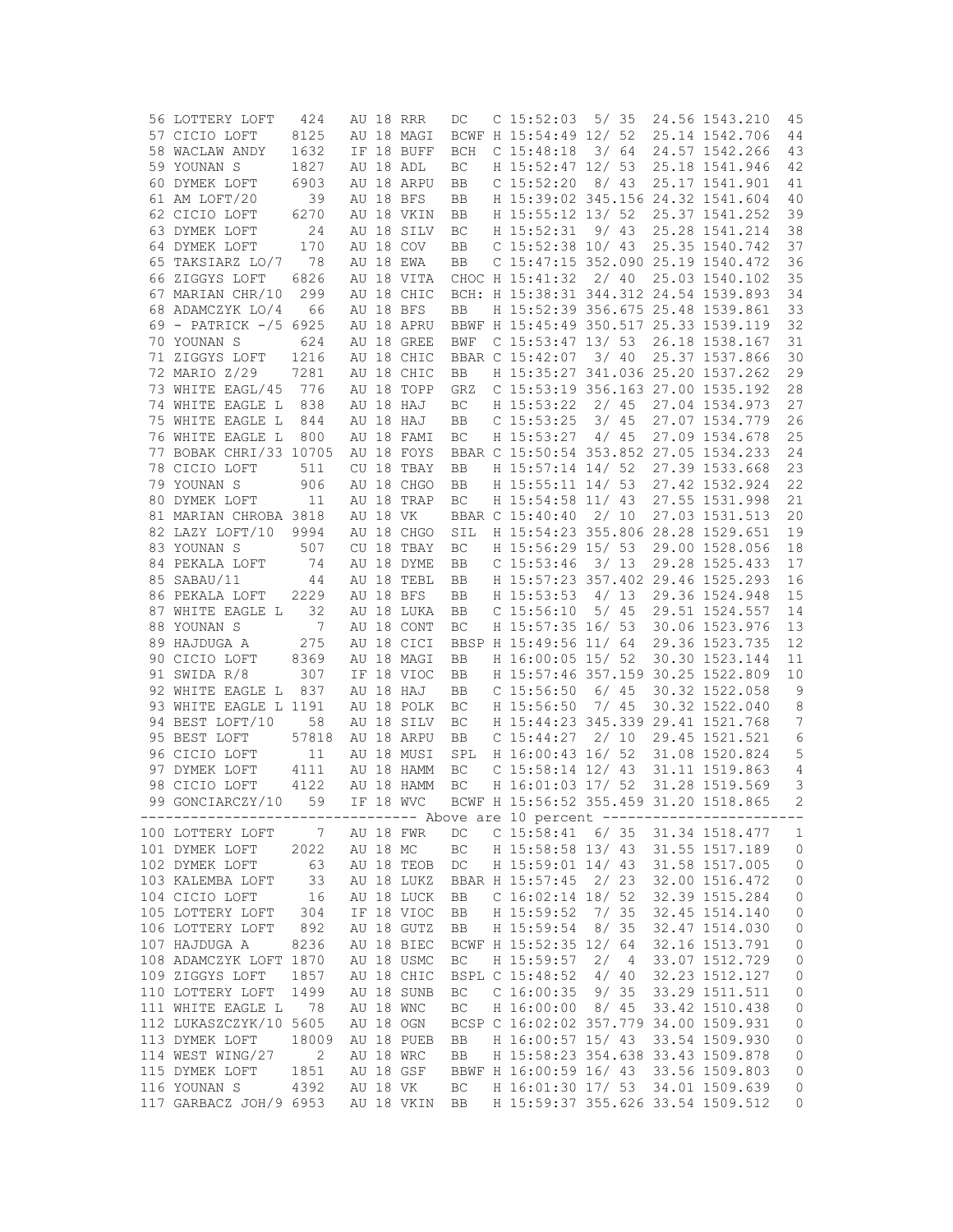| 118 YOUNAN S            | 5     |       |          | AU 18 FWN  |            | BCWF H 16:01:33 18/ 53                 |           | 34.04 1509.470 | 0                   |
|-------------------------|-------|-------|----------|------------|------------|----------------------------------------|-----------|----------------|---------------------|
| 119 CHLEBEK B/56        | 24    |       |          | AU 18 ESM  |            | BBWF C 16:02:50 358.280 34.15 1509.150 |           |                | 0                   |
| 120 CHLEBEK B           | 380   |       |          | AU 18 GFL  |            | BCWF H 16:02:53                        | 2/56      | 34.19 1508.928 | 0                   |
| 121 WEST WING           | 1530  | AU 18 |          | ILL        | ВC         | C <sub>15:58:42</sub>                  | 2/27      | 34.02 1508.692 | 0                   |
| 122 MARIO Z             | 7292  |       |          | AU 18 CHIC | BB         | H 15:42:54                             | 2/29      | 32.47 1508.460 | 0                   |
| 123 ZIGGYS LOFT         | 825   |       |          | AU 18 BFS  |            | BBAR C 15:49:57                        | 5/40      | 33.27 1508.131 | 0                   |
|                         |       |       |          |            |            | $C$ 15:54:09 13/64                     |           | 33.50 1508.013 |                     |
| 124 HAJDUGA A           | 109   |       |          | AU 18 RRR  | BB         |                                        |           |                | 0                   |
| 125 BOBAK CHRIS         | 206   |       |          | AU 18 JRF  |            | BBAR H 15:58:08                        | 2/33      | 34.19 1507.360 | 0                   |
| 126 AM LOFT             | 93    |       |          | AU 18 CHIC | BB         | C <sub>15:48:08</sub>                  | 2/20      | 33.37 1506.819 | 0                   |
| 127 BUGAJSKI L/30       | 157   |       |          | AU 18 DEF  | BCH        | C 16:00:05 355.287 34.43 1506.444      |           |                | 0                   |
| 128 WHITE EAGLE L 1195  |       |       |          | AU 18 POLK | BB         | H 16:01:06                             | 9/45      | 34.48 1506.427 | 0                   |
| 129 KURCZ KRZYSZT       | 568   |       |          | AU 18 FWR  | ВC         | $C$ 15:55:03                           | 2/8       | 34.23 1506.112 | 0                   |
| 130 PISZCZOR JA/3       | 913   |       |          | AU 18 BEA  | ВC         | H 15:59:06 354.346 34.44 1506.036      |           |                | 0                   |
| 131 CICIO LOFT          | 2478  |       |          | IF 18 LPC  | BB         | H 16:04:54 19/ 52                      |           | 35.19 1505.661 | 0                   |
| 132 HAJDUGA A           | 8334  |       | AU 18 FH |            | BB         | H 15:55:00 14/ 64                      |           | 34.41 1504.899 | 0                   |
| 133 MIGUEL AGU/13       | 114   |       |          | AU 18 FWR  | BCH        | H 15:43:22 340.619 33.42 1504.837      |           |                | 0                   |
| 134 B & M CZYZ/19 5353  |       |       |          | AU 18 BIZO | ВL         | H 16:04:11 358.276 35.38 1504.168      |           |                | 0                   |
| 135 WEST WING           | 2512  |       |          | AU 18 CHIC | BB         | C 16:00:12                             | 3/27      | 35.31 1503.278 | 0                   |
| 136 CORONA/9            | 1332  |       |          | AU 18 OCC  |            | H 16:04:57 358.608 36.03 1502.819      |           |                | 0                   |
|                         |       |       |          |            | BB         |                                        |           |                |                     |
| 137 HAJDUGA A           | 6915  |       |          | AU 18 ARPU | BB         | H 15:55:36 15/ 64                      |           | 35.17 1502.688 | 0                   |
| 138 SABAU               | 92    |       |          | AU 18 CRIS | BB         | H 16:03:40                             | 2/11      | 36.02 1502.432 | 0                   |
| 139 SMAGA & SEB/9       | 364   |       |          | AU 18 WSM  | BB         | C 15:51:24 346.911 35.01 1502.289      |           |                | 0                   |
| 140 DYMEK LOFT          | 54101 |       |          | AU 18 ARPU |            | DCWF H 16:03:26 17/ 43                 |           | 36.23 1500.993 | 0                   |
| 141 WACLAW ANDY         | 1321  |       |          | AU 18 LK   |            | BBAR C 15:59:25                        | 4/64      | 36.03 1500.904 | 0                   |
| 142 WACLAW ANDY         | 1835  |       |          | AU 18 SIER | BCH        | H 15:59:26                             | 5/64      | 36.04 1500.868 | 0                   |
| 143 B & M CZYZ          | 6942  |       |          | AU 18 CHI  | ВL         | C <sub>16:05:10</sub>                  | 2/ 19     | 36.37 1500.672 | 0                   |
| 144 WACLAW ANDY         | 1534  |       |          | AU 18 METR |            | BSPL C 15:59:35                        | 6/64      | 36.13 1500.349 | 0                   |
| 145 ZIGGYS LOFT         | 826   |       |          | AU 18 BFS  |            | BBAR H 15:52:34                        | 6/40      | 36.05 1498.425 | 0                   |
| 146 HAJDUGA A           | 965   |       |          | AU 18 VK   |            | PENS C 15:56:52 16/ 64                 |           | 36.33 1498.049 | 0                   |
| 147 WACLAW ANDY         | 885   |       |          | AU 18 SIER | BCH        | H 16:00:19                             | 7/ 64     | 36.57 1497.694 | 0                   |
|                         |       |       |          |            |            |                                        |           |                |                     |
| 148 BUGAJSKI LOFT       | 593   |       |          | AU 18 WRC  |            | BLUE C 16:02:48                        | 2/<br>30  | 37.26 1496.654 | 0                   |
| 149 ZIGGYS LOFT         | 1011  |       |          | AU 18 JEDD |            | BBAR H 15:53:16                        | 7/ 40     | 36.47 1495.856 | 0                   |
| 150 ZIGGYS LOFT         | 7383  |       |          | AU 18 CHIC |            | BBAR C 15:53:17                        | 8/40      | 36.47 1495.819 | 0                   |
| 151 SLAWO LOFT/7        | 840   |       | IF 18    | IDF        |            | BBWF H 16:01:44 354.162 37.36 1495.630 |           |                | 0                   |
| 152 AM LOFT             | 96    |       |          | AU 18 CHIC | BB         | H 15:51:15                             | 3/20      | 36.45 1495.253 | 0                   |
| 153 GONCIARCZYK L 8380  |       |       |          | IF 18 JFL  |            | GRIZ H 16:03:36                        | 2/10      | 38.04 1494.459 | 0                   |
| 154 WACLAW ANDY         | 591   |       |          | AU 18 SLI  |            | MELY C 16:01:49                        | 8 /<br>64 | 38.27 1492.269 | 0                   |
| 155 TAKSIARZ LOFT 1989  |       |       |          | IF 18 LIN  | BB         | H 16:00:17                             | 2/<br>- 7 | 38.21 1492.121 | 0                   |
| 156 GONCIARCZYK L       | 488   |       |          | IF 18 UPC  | <b>BB</b>  | C <sub>16:04:16</sub>                  | 3/10      | 38.44 1492.053 | 0                   |
| 157 HAJDUGA A           | 285   |       |          | AU 18 CICI |            | PENS H 15:58:42 17/ 64                 |           | 38.23 1491.440 | 0                   |
| 158 CICIO LOFT          | 621   |       |          | AU 18 GREE |            | BBWF C 16:08:59 20/                    | 52        | 39.24 1491.183 | 0                   |
| 159 BOBAK CHRIS         | 1903  |       |          | AU 18 WRC  |            | BBAR H 16:02:40                        | 3/33      | 38.52 1490.983 | 0                   |
|                         |       |       |          |            |            |                                        |           | 39.22 1490.893 |                     |
| 160 CHLEBEK B           | 511   |       |          | AU 18 ADO  | BC         | $C$ 16:07:57                           | 3/56      |                | 0                   |
| 161 WACLAW ANDY         | 155   |       |          | AU 18 WARR | <b>BCH</b> | C 16:02:14                             | 9/64      | 38.52 1490.820 | 0                   |
| 162 LUKASZCZYK LO 6040  |       |       |          | AU 18 GJOJ |            | BBAR C 16:07:46                        | 2/10      | 39.44 1489.424 | 0                   |
| 163 CHLEBEK B           | 10003 |       |          | CU 18 CRYP |            | BBWF C 16:08:27                        | 4/56      | 39.53 1489.103 | 0                   |
| 164 CHLEBEK B           | 18069 |       |          | AU 18 CANA | BB         | C <sub>16:08:29</sub>                  | 5/56      | 39.55 1488.998 | $\mathbb O$         |
| 165 WACLAW ANDY         | 6909  |       |          | AU 18 CHIC |            | BCWF H 16:02:45 10/ 64                 |           | 39.23 1488.970 | $\mathsf{O}\xspace$ |
| 166 BRZOSTOWSKI Z 12433 |       |       |          | AU 18 JEDD | ВL         | H 16:07:04                             | 2/21      | 39.53 1488.611 | 0                   |
| 167 WALKOSZ JOE         | 2086  |       |          | AU 18 KEN  |            | BLUE H 16:07:46                        | 2/11      | 40.01 1488.320 | $\mathbb O$         |
| 168 DYMEK LOFT          | 2327  |       |          | AU 18 KEN  | BB         | $C$ 16:07:03 18/43                     |           | 40.00 1488.131 | 0                   |
| 169 DYMEK LOFT          | 145   |       |          | AU 18 DEF  | BB         | $C$ 16:07:04 19/43                     |           | 40.01 1488.078 | 0                   |
|                         |       |       |          | AU 18 TEOB |            | H 16:07:07 20/ 43                      |           |                |                     |
| 170 DYMEK LOFT          | 59    |       |          |            | ВC         |                                        |           | 40.04 1487.908 | 0                   |
| 171 CHLEBEK B           | 357   |       |          | AU 18 GFL  | BB         | H 16:09:11                             | 6/56      | 40.37 1486.506 | 0                   |
| 172 CHLEBEK B           | 825   |       |          | AU 18 GFL  |            | BCWF H 16:09:17                        | 7/56      | 40.43 1486.167 | 0                   |
| 173 HAJDUGA A           | 7138  |       |          | AU 18 GHC  | BB         | H 16:00:12 18/ 64                      |           | 39.52 1486.058 | 0                   |
| 174 B & M CZYZ          | 370   |       |          | AU 18 OCF  | ВL         | C <sub>16:09:18</sub>                  | 3/19      | 40.45 1486.054 | 0                   |
| 175 LOTTERY LOFT        | 1644  |       |          | IF 18 BAFF | DC         | H 16:07:45 10/ 35                      |           | 40.38 1485.899 | 0                   |
| 176 MARIO Z             | 6165  |       |          | AU 18 OGN  | BB         | $C$ 15:49:29                           | 3/29      | 39.22 1483.915 | 0                   |
| 177 DYMEK LOFT          | 2009  |       |          | AU 18 MC   | BB         | H 16:08:16 21/ 43                      |           | 41.13 1483.842 | 0                   |
| 178 CHLEBEK B           | 3130  |       |          | AU 18 APOL | BC         | H 16:10:21                             | 8/56      | 41.47 1482.464 | 0                   |
| 179 HAJDUGA A           | 4800  |       |          | AU 18 SPR  | ВC         | H 16:01:22 19/ 64                      |           | 41.03 1481.877 | 0                   |
|                         |       |       |          |            |            |                                        |           |                |                     |
| 180 BRZOSTOWSKI Z       | 628   |       |          | AU 18 VK   | ВL         | H 16:09:03                             | 3/ 21     | 41.52 1481.655 | 0                   |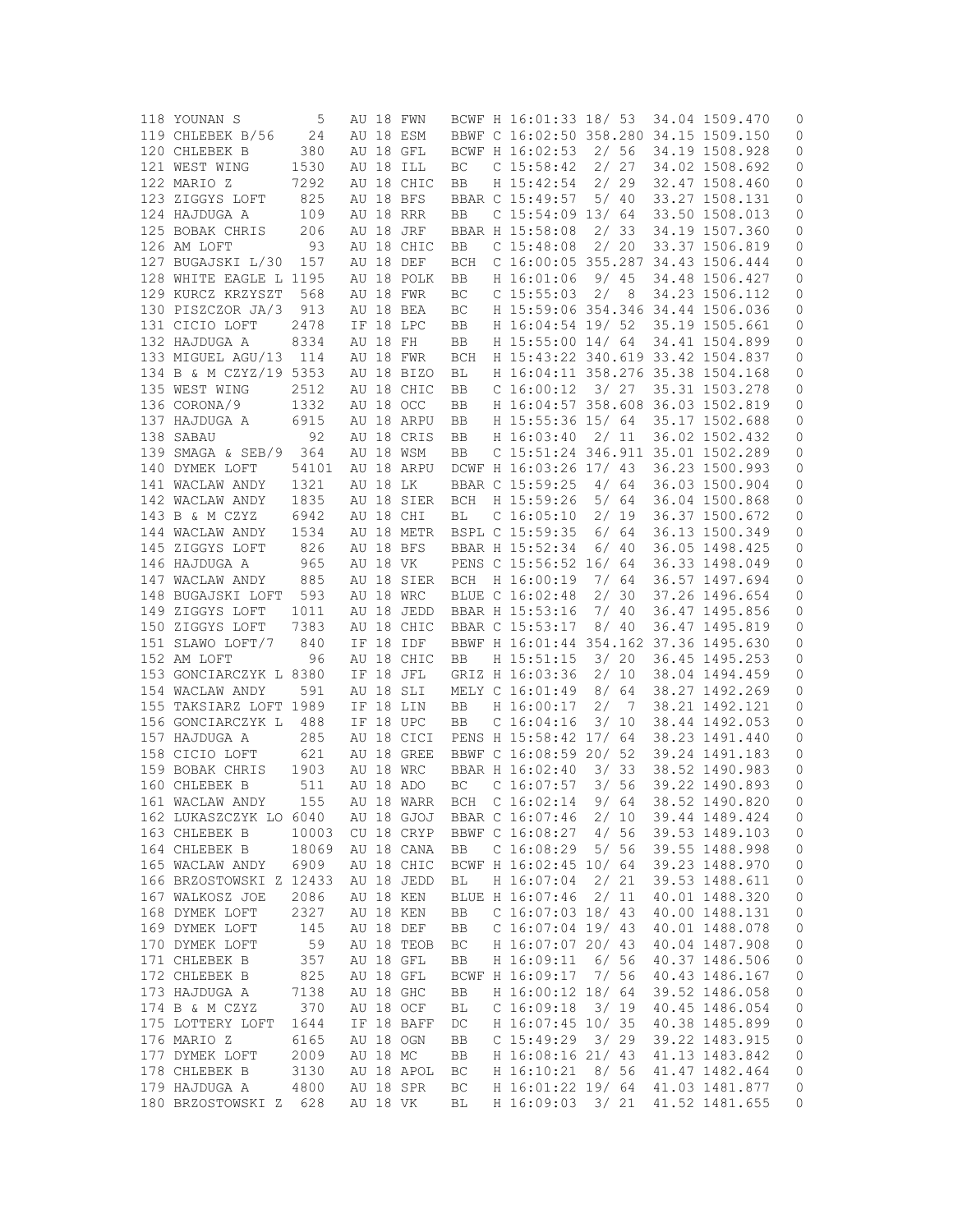| 181 SMOLENSKI L/9 36747 |             |          | AU 18 ARPU              | ВC  | H 16:09:36 357.306 42.04 1481.060      |       |                         |                                                          | 0            |
|-------------------------|-------------|----------|-------------------------|-----|----------------------------------------|-------|-------------------------|----------------------------------------------------------|--------------|
| 182 YOUNAN S            | 10001       |          | CU 18 CRPU              | ВC  | H 16:09:36 19/ 53                      |       |                         | 42.07 1480.882                                           | 0            |
| 183 YOUNAN S            | 3111        |          | AU 18 APPO              | BB  | H 16:09:44 20/ 53                      |       |                         | 42.15 1480.423                                           | 0            |
| 184 B & M CZYZ          | 336         |          | IF 18 WVC               |     | BLSP C 16:11:16                        | 4/ 19 |                         | 42.43 1479.210                                           | 0            |
| 185 CICIO LOFT          | 678         |          | AU 18 EHC               | ВC  | C $16:12:27$ 21/ 52                    |       |                         | 42.52 1479.084                                           | 0            |
| $186$ - PATRICK -       | 6949        |          | AU 18 VITA              |     | BBWF H 16:02:10                        | 2/    | $-5$                    | 41.55 1478.762                                           | 0            |
| 187 YOUNAN S            | 5226        |          | AU 18 GRAZ              | BB  | H 16:10:13 21/ 53                      |       |                         | 42.44 1478.700                                           | 0            |
| 188 YOUNAN S            | 222         |          | AU 18 LOLF              |     | CHWF H 16:10:21 22/ 53                 |       |                         | 42.52 1478.271                                           | 0            |
| 189 HAJDUGA A           | 8203        |          | AU 18 BIEC              | DC  | H 16:02:28 20/ 64                      |       |                         | 42.09 1477.960                                           | 0            |
| 190 MROWCA MIE/12 18098 |             |          | AU 18 NCW               |     | BLUE H 15:58:15 347.016 41.45 1477.824 |       |                         |                                                          | 0            |
| 191 WHITE EAGLE L       | 77          |          | AU 18 SCIA              | DC  | H 16:09:15 10/ 45                      |       |                         | 42.57 1477.530                                           | $\mathsf{O}$ |
| 192 LOTTERY LOFT        | 1606        |          | IF 18 BAFF              |     | BBSP H 16:10:22 11/ 35                 |       |                         | 43.15 1476.782                                           | 0            |
| 193 CHLEBEK B           | 2384        |          | IF 18 BSC               | ВC  | H 16:12:27                             |       | 9/56                    | 43.53 1475.146                                           | 0            |
| 194 LAZY LOFT           | 11271       |          | AU 18 CHGO              | SPL | H 16:09:33                             | 2/10  |                         | 43.37 1475.018                                           | 0            |
| 195 CHLEBEK B           | 819         |          | IF 18 WVC               | BB  | H 16:12:31 10/ 56                      |       |                         | 43.57 1474.939                                           | 0            |
| 196 LAZY LOFT           | 661         |          | AU 18 ARPU              |     | BCWF H 16:10:17 3/ 10                  |       |                         | 44.21 1472.469                                           | 0            |
| 197 CZECHURA M/4 7312   |             |          | AU 18 CHGO              | BB  | H 16:08:31 354.306 44.13 1472.323      |       |                         |                                                          | 0            |
| --------------------    |             |          |                         |     |                                        |       |                         | ------------- Above are 20 percent --------------------- |              |
| 198 AM LOFT             | 38          |          | AU 18 SILD              | SPL | $C$ 15:57:40 4/20                      |       |                         | 43.10 1472.004                                           | 0            |
| 199 WACLAW ANDY         | 10503       |          | AU 18 CHIC              |     | BBAR H 16:07:52 11/ 64                 |       |                         | 44.30 1470.943                                           | 0            |
| 200 CHLEBEK B           | 764         |          | AU 18 FAML              |     | BBWF C 16:13:44 11/ 56                 |       |                         | 45.10 1470.771                                           | 0            |
| 201 WHITE EAGLE L       | 16          |          | AU 18 BPR               | BB  | C 16:11:13 11/ 45                      |       |                         | 44.55 1470.672                                           | 0            |
| 202 MAGIKK/7            | 7451        | AU 18 AA |                         | BB  | C 16:14:07 358.562 45.14 1470.624      |       |                         |                                                          | 0            |
| 203 WHITE EAGLE L 8930  |             |          | AU 18 ARPU              | BB  | $C_16:11:16_12/45$                     |       |                         | 44.58 1470.534                                           | 0            |
| 204 JASIELEC S/12 4496  |             |          | AU 18 CHIC              |     | SMOK H 16:12:17 356.967 45.08 1470.307 |       |                         |                                                          | 0            |
| 205 KALEMBA LOFT        | 806         |          | AU 18 CHIC              |     | DKCH C 16:10:42                        | 3/23  |                         | 44.58 1470.307                                           | 0            |
| 206 KALEMBA LOFT        | 80          |          | AU 18 BOBK              |     | DKCH H 16:10:45                        | 4/23  |                         | 45.01 1470.140                                           | 0            |
| 207 BOBAK CHRIS         | 9356        |          | AU 18 CHIC              |     | BBWF H 16:08:39 4/33                   |       |                         | 44.50 1469.938                                           | 0            |
| 208 HAJDUGA A           | 368         |          | AU 18 CART              |     | BBWF C 16:04:56 21/ 64                 |       |                         | 44.37 1469.285                                           | 0            |
| 209 WACLAW ANDY         | 1630        |          | IF 18 BUFF              |     | BBAR C 16:08:21 12/ 64                 |       |                         | 44.59 1469.241                                           | 0            |
| 210 HAJDUGA A           | 361         |          | AU 18 GFL               | BB  | C $16:04:58$ 22/64                     |       |                         | 44.39 1469.157                                           | 0            |
| 211 HAJDUGA A           | 1032        |          | AU 18 GBC               | DC  | C $16:05:07$ 23/64                     |       |                         | 44.47 1468.667                                           | 0            |
|                         |             |          |                         | BB  | H 16:13:17 23/ 53                      |       |                         |                                                          | 0            |
| 212 YOUNAN S            | 4362        |          | AU 18 VK                |     | C $16:14:33$ $12/56$                   |       |                         | 45.48 1468.118                                           |              |
| 213 CHLEBEK B           | 504<br>885  |          | AU 18 SLI<br>AU 18 GUTZ | BB  | H 16:13:22 24/ 53                      |       |                         | 45.59 1467.974                                           | 0            |
| 214 YOUNAN S            | 306         |          | IF 18 WVC               | BB  | H 16:13:24 25/ 53                      |       |                         | 45.53 1467.832<br>45.55 1467.735                         | 0            |
| 215 YOUNAN S            |             |          |                         | BB  |                                        |       |                         |                                                          | 0            |
| 216 CICIO LOFT          | 5357        |          | AU 18 BISO              | BB  | H 16:15:57 22/ 52                      |       |                         | 46.22 1467.032                                           | 0            |
| 217 YOUNAN S            | 37          |          | AU 18 MUSL              | BC  | H 16:13:39 26/ 53                      |       |                         | 46.10 1466.862                                           | 0            |
| 218 CICIO LOFT          | 153         |          | AU 18 GUYS              | RC  | $C$ 16:16:03 23/ 52                    |       |                         | 46.28 1466.743                                           | 0            |
| 219 CICIO LOFT          | 1631        |          | AU 18 BUFF              | BB  | H 16:16:21 24/ 52                      |       |                         | 46.46 1465.689                                           | 0            |
| 220 PISZCZOR JAN        | 156         |          | AU 18 DEA               | BB  | H 16:10:31                             | 2/    | $\overline{\mathbf{3}}$ | 46.08 1465.675                                           | 0            |
| 221 HAJDUGA A           | 11452       |          | AU 18 CHGO              | BB  | H 16:06:10 24/ 64                      |       |                         | 45.51 1464.982                                           | 0            |
| 222 LOTTERY LOFT        | 25          |          | AU 18 ALFA              | BB  | C $16:13:58$ 12/35                     |       |                         | 46.51 1464.371                                           | 0            |
| 223 HAJDUGA A           | 922         |          | AU 18 CHGO              | BB  | H 16:06:49 25/ 64                      |       |                         | 46.30 1462.714                                           | $\circ$      |
| 224 HAJDUGA A           | 745         |          | AU 18 GBC               | BB  | C $16:06:52$ 26/64                     |       |                         | 46.33 1462.569                                           | 0            |
| 225 WEST WING           | 1863        |          | AU 18 USMC              | BB  | C <sub>16:12:00</sub>                  | 4/27  |                         | 47.19 1461.736                                           | 0            |
| 226 MARCIN PLE/12       | 21          |          | AU 18 FWR               |     | DKWF C 16:06:01 349.679 46.40 1461.706 |       |                         |                                                          | 0            |
| 227 WEST WING           | 183         |          | AU 18 GUYS              |     | BCSP H 16:12:01                        |       | 5/ 27                   | 47.21 1461.650                                           | 0            |
| 228 WACLAW ANDY         | 4350        |          | AU 18 VIK               | BCH | $C$ 16:10:46 13/64                     |       |                         | 47.24 1460.907                                           | 0            |
| 229 HAJDUGA A           | 3001        |          | AU 18 ALCA              | BB  | C $16:07:22$ 27/64                     |       |                         | 47.02 1460.843                                           | 0            |
| 230 AM LOFT             | 24          |          | AU 18 BFS               | BB  | H 16:01:04                             | 5/20  |                         | 46.34 1459.952                                           | $\mathsf{O}$ |
| 231 PEKALA LOFT         | 2228        |          | AU 18 BFS               | BB  | H 16:12:13                             | 5/13  |                         | 47.56 1459.517                                           | $\circ$      |
| 232 WACLAW ANDY         | 18075       | AU 18 A  |                         | BCH | C $16:11:15$ $14/64$                   |       |                         | 47.53 1459.262                                           | 0            |
| 233 HAJDUGA A           | $\mathbf 1$ |          | AU 18 CHGO              | BB  | H 16:07:54 28/ 64                      |       |                         | 47.35 1458.978                                           | 0            |
| 234 BUGAJSKI LOFT 5243  |             |          | AU 18 CRAZ              |     | BLUE H 16:13:38                        | 3/30  |                         | 48.16 1458.834                                           | $\circ$      |
| 235 PEKALA LOFT         | 53          |          | AU 18 MWFI              | BB  | H 16:12:28                             | 6/13  |                         | 48.10 1458.686                                           | $\circ$      |
| 236 LUKASZCZYK LO       | 460         |          | AU 18 SLI               |     | BBAR H 16:16:53                        | 3/10  |                         | 48.51 1457.979                                           | $\circ$      |
| 237 YOUNAN S            | 5285        |          | AU 18 GRAZ              | BC  | H 16:16:18 27/ 53                      |       |                         | 48.49 1457.861                                           | $\circ$      |
| 238 WACLAW ANDY         | 1816        |          | AU 18 CALL              |     | BWFT H 16:11:48 15/ 64                 |       |                         | 48.26 1457.387                                           | 0            |
| 239 SWIDA R             | 1499        |          | AU 18 METR              | BB  | H 16:16:22                             | 2/8   |                         | 49.01 1457.133                                           | 0            |
| 240 B & M CZYZ          | 8048        |          | AU 18 HEL               | ВC  | $C$ 16:17:46                           | 5/19  |                         | 49.13 1456.971                                           | 0            |
| 241 SMOLENSKI LOF 9386  |             |          | AU 18 ARPU              |     | BLSP H 16:16:37                        | 2/9   |                         | 49.05 1456.966                                           | 0            |
| 242 LOTTERY LOFT        | 8071        |          | AU 18 BIEC              | ВC  | $C$ 16:16:10 13/35                     |       |                         | 49.04 1456.883                                           | 0            |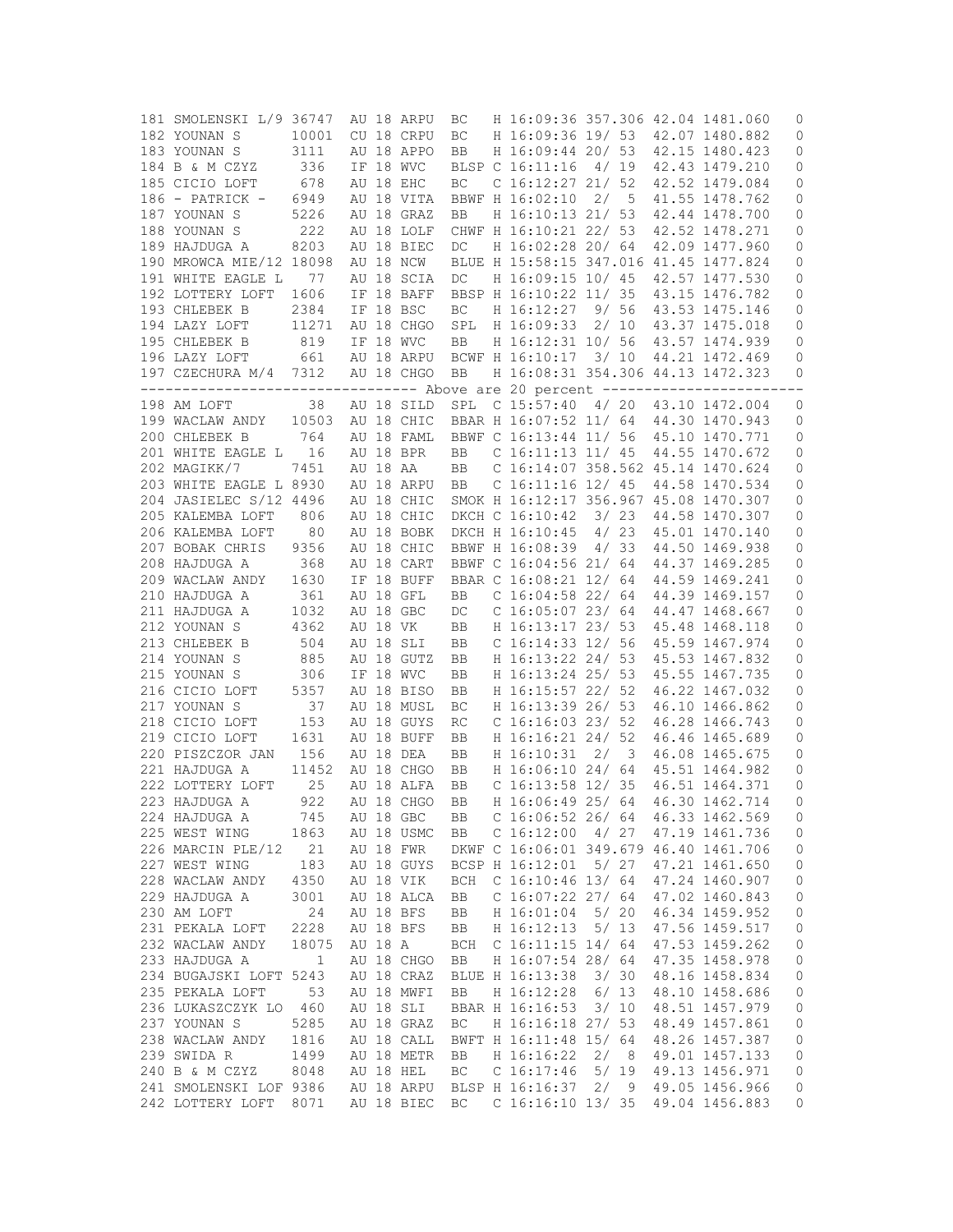| 243 LOTTERY LOFT       | 1417  |          | AU 18 STON | BB                  | C 16:16:11 14/ 35                      |       |                | 49.04 1456.866 | 0                   |
|------------------------|-------|----------|------------|---------------------|----------------------------------------|-------|----------------|----------------|---------------------|
| 244 B & M CZYZ         | 572   |          | AU 18 CHI  | ВL                  | H 16:17:57                             |       | 6/19           | 49.24 1456.371 | 0                   |
| 245 ZIGGYS LOFT        | 636   |          | AU 18 WRC  |                     | BLUE C 16:04:28                        |       | 9/40           | 47.59 1455.906 | 0                   |
| 246 B & M CZYZ         | 42    | AU 18 EW |            | RC                  | C <sub>16:18:11</sub>                  |       | 7/19           | 49.38 1455.569 | 0                   |
| 247 KALEMBA LOFT       | 1874  |          | AU 18 VSMC |                     | BSPL H 16:15:14                        |       | 5/23           | 49.29 1454.849 | 0                   |
| 248 GARBACZ JOHN       | 1107  |          | AU 18 GBG  | BC                  | H 16:15:12                             | 2/    | - 9            | 49.29 1454.817 | 0                   |
| 249 MROWCA MIECH       | 9383  |          | AU 18 CHIC |                     | DKCH H 16:04:54                        |       | 2/12           | 48.25 1454.415 | 0                   |
|                        |       |          |            |                     |                                        |       |                |                |                     |
| 250 CHLEBEK B          | 84    | AU 18 VK |            |                     | BBWF H 16:18:41 13/ 56                 |       |                | 50.06 1453.989 | 0                   |
| 251 CHLEBEK B          | 501   | IF 18 BB |            | RC                  | $C$ 16:18:41 14/ 56                    |       |                | 50.07 1453.956 | 0                   |
| 252 DYMEK LOFT         | 7455  | AU 18 AA |            | BB                  | C $16:16:59$ 22/ 43                    |       |                | 49.56 1453.912 | 0                   |
| 253 CHESTER CHR/4 2624 |       |          | AU 18 JEDD | SPL                 | C 16:16:40 356.609 49.54 1453.908      |       |                |                | 0                   |
| 254 CICIO LOFT         | 16    |          | AU 18 CONT | BB                  | H 16:19:52 25/ 52                      |       |                | 50.17 1453.870 | 0                   |
| 255 CHLEBEK B          | 118   |          | AU 18 DEA  | BB                  | H 16:18:51 15/ 56                      |       |                | 50.17 1453.391 | 0                   |
| 256 CHLEBEK B          | 8302  |          | AU 18 SIRP | BB                  | H 16:18:55 16/ 56                      |       |                | 50.21 1453.168 | 0                   |
| 257 CHLEBEK B          | 358   |          | AU 18 GFL  | BB                  | C $16:18:56$ 17/56                     |       |                | 50.22 1453.140 | 0                   |
| 258 GARBACZ JOHN       | 2026  |          | IF 18 EMC  |                     | BBWF H 16:15:50                        | 3/    | - 9            | 50.07 1452.713 | 0                   |
| 259 CHLEBEK B          | 810   |          | AU 18 VANG |                     | BBWF H 16:19:04 18/ 56                 |       |                | 50.30 1452.699 | 0                   |
| 260 LOTTERY LOFT       | 56438 |          | IF 18 HEIL |                     | BBSP C 16:17:41 15/ 35                 |       |                | 50.34 1451.804 | 0                   |
| 261 WHITE EAGLE L      | 29    |          | AU 18 MVS  | BB                  | H 16:16:50 13/ 45                      |       |                | 50.32 1451.561 | 0                   |
| 262 SABAU              |       |          |            |                     |                                        |       |                |                |                     |
|                        | 1861  |          | AU 18 WRC  | BB                  | C <sub>16:18:21</sub>                  |       | 3/11           | 50.43 1451.548 | 0                   |
| 263 SLAWO LOFT         | 8598  |          | AU 18 CHGO | BB                  | C $16:14:37$                           | 2/    | $\overline{7}$ | 50.29 1450.788 | 0                   |
| 264 BOBAK CHRIS        | 825   |          | AU 18 CHIC |                     | BCH: H 16:14:29                        |       | 5/33           | 50.40 1450.014 | 0                   |
| 265 CORTEZ LOFT/2 1095 |       |          | AU 18 CHI  | ВL                  | H 16:21:57 359.778                     |       |                | 51.47 1449.101 | 0                   |
| 266 CZECHURA M         | 31    |          | AU 18 ESM  | SPL                 | H 16:15:36                             | 2/    | $\overline{4}$ | 51.18 1448.082 | 0                   |
| 267 WALKOSZ JOE        | 9300  |          | AU 18 ARPU |                     | BCH: H 16:19:35                        |       | 3/11           | 51.49 1447.892 | 0                   |
| 268 SABAU              | 61    |          | AU 18 CRIS | BB                  | H 16:19:32                             |       | 4/11           | 51.55 1447.545 | 0                   |
| 269 WEST WING          | 346   |          | AU 18 KTLO | BB                  | C <sub>16:16:21</sub>                  |       | 6/27           | 51.41 1446.972 | 0                   |
| 270 CHLEBEK B          | 511   |          | AU 18 BIGA |                     | CHKL H 16:20:50 19/ 56                 |       |                | 52.15 1446.822 | 0                   |
| 271 CHLEBEK B          | 4369  | AU 18 VK |            | BB                  | H 16:20:53 20/ 56                      |       |                | 52.19 1446.634 | 0                   |
|                        |       |          |            |                     |                                        |       |                | 50.24 1446.596 |                     |
| 272 AM LOFT            | 1003  |          | AU 18 BMT  | ВC                  | H 16:04:55                             | 6/20  |                |                | 0                   |
| 273 DYMEK LOFT         | 388   |          | AU 18 BQC  | BB                  | H 16:19:12 23/ 43                      |       |                | 52.09 1446.501 | 0                   |
| 274 CHLEBEK B          | 4357  |          | AU 18 VK   | BB                  | C $16:20:57$ 21/ 56                    |       |                | 52.22 1446.429 | 0                   |
| 275 CHLEBEK B          | 378   |          | AU 18 GFL  | ВC                  | $C$ 16:20:58 22/ 56                    |       |                | 52.24 1446.341 | 0                   |
| 276 WHITE EAGLE L      | 598   |          | AU 18 SKYL | BB                  | C $16:18:28$ $14/45$                   |       |                | 52.10 1446.081 | 0                   |
| 277 WACLAW ANDY        | 2     |          | AU 18 LUKZ |                     | BBAR H 16:15:09 16/ 64                 |       |                | 51.47 1446.049 | 0                   |
| 278 CICIO LOFT         | 1851  |          | AU 18 ADL  | BB                  | H 16:22:18 26/ 52                      |       |                | 52.43 1445.780 | 0                   |
| 279 WACLAW ANDY        | 408   |          | AU 18 RRR  | BCH                 | H 16:15:14 17/ 64                      |       |                | 51.52 1445.747 | 0                   |
| 280 CICIO LOFT         | 223   |          | AU 18 LOLF | ВC                  | C $16:22:18$ 27/ 52                    |       |                | 52.43 1445.736 | 0                   |
| 281 CICIO LOFT         | 127   |          | AU 18 GUYS | BB                  | H 16:22:20 28/ 52                      |       |                | 52.45 1445.647 | 0                   |
| 282 TAKSIARZ LOFT 9401 |       |          | AU 18 CHGO | ВC                  | C <sub>16:13:38</sub>                  | 3/    | $\overline{7}$ | 51.42 1445.628 | 0                   |
| 283 GARBACZ JOHN       | 1630  |          | AU 18 KEN  | BB                  | H 16:18:00                             | 4/    | 9              | 52.17 1445.444 | 0                   |
| 284 BOBAK CHRIS        | 1511  |          | AU 18 METO |                     | RED: C 16:16:10                        |       | 6/33           | 52.21 1444.336 | 0                   |
|                        |       |          | AU 18 WRC  |                     |                                        | 7/33  |                | 52.57 1442.335 |                     |
| 285 BOBAK CHRIS        | 797   |          |            |                     | SMOK H 16:16:46                        |       |                |                | 0                   |
| 286 KULMA LOFT/11      | 776   |          | AU 18 CHIC |                     | BCH: C 16:22:12 358.258 53.39 1442.178 |       |                |                | 0                   |
| 287 HAJDUGA A          | 5362  |          | AU 18 BISO |                     | BBWF C 16:12:54 29/ 64                 |       |                | 52.34 1441.953 | 0                   |
| 288 GARBACZ JOHN       | 1638  |          | AU 18 KEN  | BB                  | C <sub>16:19:03</sub>                  | 5/9   |                | 53.20 1441.931 | 0                   |
| 289 JASIELEC S         | 4012  |          | AU 18 HAMD |                     | SILV C 16:20:43                        |       | 2/12           | 53.34 1441.844 | $\mathbb O$         |
| 290 CHLEBEK B          | 4126  |          | AU 18 HAMM | BB                  | H 16:22:23 23/ 56                      |       |                | 53.48 1441.695 | $\circ$             |
| 291 YOUNAN S           | 7394  |          | AU 18 CHI  | BB                  | H 16:21:19 28/ 53                      |       |                | 53.50 1441.126 | $\mathbb O$         |
| 292 HAJDUGA A          | 8027  |          | AU 18 CHGO | BB                  | C $16:13:18$ 30/64                     |       |                | 52.58 1440.607 | $\mathsf{O}\xspace$ |
| 293 CICIO LOFT         | 66505 |          | AU 18 ARPU | BB                  | H 16:23:53 29/ 52                      |       |                | 54.18 1440.525 | $\mathsf{O}$        |
| 294 WEST WING          | 348   |          | AU 18 KTLO | BB                  | C $16:18:17$                           | 7/ 27 |                | 53.37 1440.522 | 0                   |
| 295 CICIO LOFT         |       |          | AU 18 DEA  |                     | SLAT H 16:23:54 30/ 52                 |       |                | 54.19 1440.504 |                     |
|                        | 115   |          |            |                     |                                        |       |                |                | 0                   |
| 296 ZIGGYS LOFT        | 914   |          | AU 18 CHIC | BCH                 | H 16:09:12 10/ 40                      |       |                | 52.42 1439.678 | 0                   |
| 297 YOUNAN S           | 405   |          | AU 18 JOKE | BB                  | $C$ 16:21:55 29/ 53                    |       |                | 54.26 1439.125 | $\mathsf{O}\xspace$ |
| 298 HAJDUGA A          | 34    | AU 18 LL |            |                     | BCWF C 16:13:58 31/ 64                 |       |                | 53.39 1438.345 | 0                   |
| 299 ZIGGYS LOFT        | 1824  |          | AU 18 COIN |                     | BBAR C 16:11:14 11/ 40                 |       |                | 54.44 1432.828 | $\mathsf{O}$        |
| 300 GONCIARCZYK L      | 980   |          | AU 18 CHI  | BB                  | H 16:21:36                             |       | 4/10           | 56.04 1432.815 | $\circ$             |
| 301 B & M CZYZ         | 8046  |          | AU 18 HEL  | $\operatorname{BC}$ | $C$ 16:25:06                           | 8/19  |                | 56.33 1432.678 | $\circ$             |
| 302 GONCIARCZYK L 9529 |       |          | AU 18 ARPU |                     | BCWF H 16:22:12                        |       | 5/10           | 56.40 1430.892 | $\mathbb O$         |
| 303 WACLAW ANDY        | 1804  |          | AU 18 CALL |                     | BCSP C 16:19:45 18/ 64                 |       |                | 56.23 1430.711 | $\circ$             |
| 304 WACLAW ANDY        | 4424  |          | AU 18 MISS |                     | BSPL H 16:19:45 19/ 64                 |       |                | 56.23 1430.711 | 0                   |
| 305 LOTTERY LOFT       | 515   |          | AU 18 BIGA | BB                  | H 16:24:12 16/ 35                      |       |                | 57.05 1430.247 | 0                   |
|                        |       |          |            |                     |                                        |       |                |                |                     |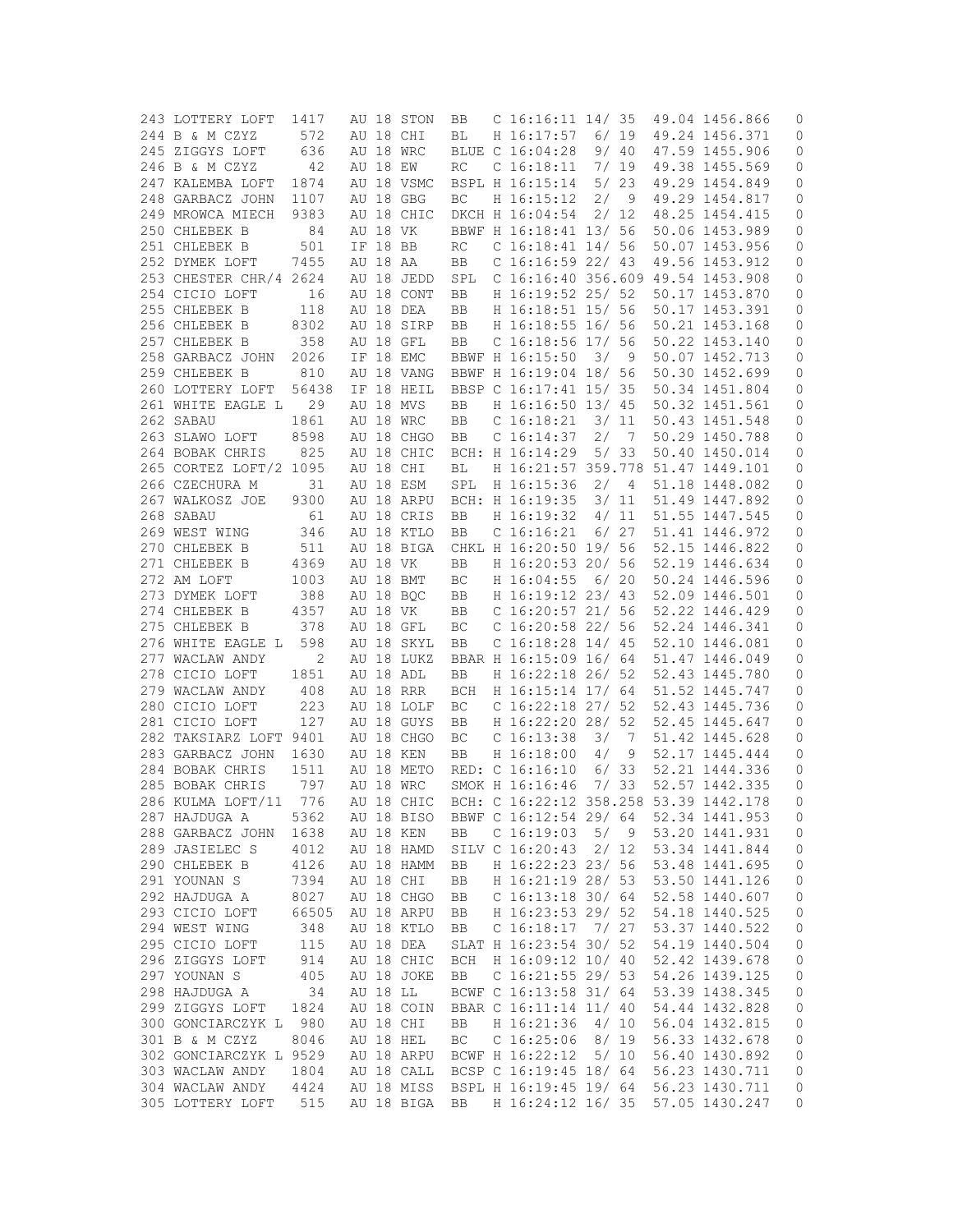| 306 WACLAW ANDY         | 5920  |       |          | AU 18 COM  | BB         | H 16:20:00 20/ 64                      |      |                | 56.38 1429.905                   | 0           |
|-------------------------|-------|-------|----------|------------|------------|----------------------------------------|------|----------------|----------------------------------|-------------|
| 307 YOUNAN S            | 7395  |       |          | AU 18 CHI  | BC         | H 16:24:45 30/ 53                      |      |                | 57.16 1429.864                   | 0           |
| 308 YOUNAN S            | 4373  |       | AU 18 VK |            | BB         | $C$ 16:24:50 31/53                     |      |                | 57.21 1429.599                   | 0           |
| 309 BRZOSTOWSKI Z       | 4     | AU 18 |          | WNC        |            | BLWF C 16:24:48                        |      | 4/21           | 57.36 1428.625                   | 0           |
| 310 YOUNAN S            | 1813  |       |          | AU 18 ADL  | ВC         | $C$ 16:25:15 32/ 53                    |      |                | 57.46 1428.229                   | 0           |
| 311 BUGAJSKI LOFT 71830 |       |       |          | AU 18 ARPU | <b>BCH</b> | H 16:23:18                             | 4/30 |                | 57.57 1426.610                   | 0           |
| 312 WHITE EAGLE L       | 550   | AU 18 |          | TAF        | ВC         | H 16:24:25 15/ 45                      |      |                | 58.07 1426.522                   | 0           |
| 313 WHITE EAGLE L       | 75    |       |          | AU 18 SCIA | DC         | C 16:24:25 16/ 45                      |      |                | 58.07 1426.506                   | 0           |
| 314 KALEMBA LOFT        | 24    |       |          | AU 18 BOBK | <b>BCH</b> | H 16:24:12                             |      | 6/23           | 58.27 1425.137                   | 0           |
| 315 KALEMBA LOFT        | 812   |       |          | AU 18 CHIC |            | BBAR C 16:24:16                        | 7/23 |                | 58.32 1424.904                   | 0           |
| 316 MAGIKK              | 2726  |       |          | AU 18 JEDD | BB         | $C$ 16:28:04                           | 2/   | 7              | 59.12 1424.294                   | 0           |
| $317$ - PATRICK -       | 2215  |       |          | IF 18 BONA | RC         | H 16:18:39                             | 3/   | 5              | 58.23 1422.577                   | 0           |
| 318 SMAGA & SEB L 1648  |       |       |          | AU 18 KEN  | BB         | H 16:14:15                             | 2/   | 9              | 57.52 1422.316                   | 0           |
| 319 AM LOFT             | 92    |       |          | AU 18 BELO |            |                                        | 7/   | 20             |                                  |             |
|                         |       |       |          |            | BB         | C <sub>16:12:10</sub>                  |      |                | 57.40 1422.000                   | 0           |
| 320 WEST WING           | 6485  |       |          | AU 18 CHIC | ВC         | C <sub>16:23:56</sub>                  |      | 8/27           | 59.16 1421.968                   | 0           |
| 321 WALKOSZ JOE         | 9288  |       |          | AU 18 ARPU |            | BLUE C 16:27:37                        |      | 4/11           | 59.52 1421.597                   | 0           |
| 322 CZAJA CHRI/10 5520  |       |       |          | AU 18 OGN  |            | BBAR H 16:22:35 353.434 59.13 1421.488 |      |                |                                  | 0           |
| 323 WALKOSZ JOE         | 9878  |       |          | AU 18 ARPU |            | BLUE H 16:27:39                        |      | 5/11           | 59.54 1421.474                   | 0           |
| 324 LOTTERY LOFT        | 12    |       |          | AU 18 BPR  | BB         | H 16:27:41 17/ 35                      |      |                | 01:00 1418.971                   | 0           |
| 325 BOBAK CHRIS         | 1505  |       |          | AU 18 METO |            | BCH: C 16:23:56                        |      | 8/33           | 01:00 1418.775                   | 0           |
| 326 LOTTERY LOFT        | 1645  |       |          | IF 18 BAFF |            | CHOK H 16:27:45 18/ 35                 |      |                | 01:00 1418.763                   | 0           |
| 327 DYMEK LOFT          | 1856  |       |          | AU 18 GSF  | BB         | H 16:27:45 24/ 43                      |      |                | 01:00 1418.530                   | 0           |
| 328 ZIGGYS LOFT         | 622   |       |          | AU 18 WRC  |            | BBAR C 16:15:37 12/ 40                 |      |                | 59.08 1418.210                   | 0           |
| 329 CZECHURA M          | 99    |       | AU 18 LV |            | BB         | C <sub>16:24:41</sub>                  | 3/   | 4              | 01:00 1418.189                   | 0           |
| 330 BRZOSTOWSKI Z 6711  |       |       |          | AU 18 GHC  | ВL         | H 16:28:10                             |      | 5/21           | 01:00 1417.745                   | 0           |
| 331 CICIO LOFT          | 543   |       |          | AU 18 SKYL | BB         | H 16:31:06 31/ 52                      |      |                | 01:01 1417.244                   | 0           |
| 332 WACLAW ANDY         | 432   |       |          | AU 18 SLI  |            | BCWF H 16:23:55 21/ 64                 |      |                | 01:00 1417.130                   | 0           |
| 333 BORICEVIC STJ 1896  |       |       |          | AU 18 CORT | BB         | H 16:22:33                             | 2/   | 5              | 01:00 1417.091                   | 0           |
| 334 WACLAW ANDY         | 13    |       |          | AU 18 CICI | <b>BCH</b> | H 16:24:03 22/ 64                      |      |                | 01:00 1416.737                   | 0           |
| 335 BOBAK CHRIS         | 1231  |       |          | AU 18 CHIC |            | BCWF H 16:25:12                        |      | 9/33           | 01:01 1414.677                   | 0           |
| 336 BOBAK CHRIS         | 1654  |       |          | AU 18 METO |            | BCWF C 16:25:13 10/                    |      | 33             | 01:01 1414.639                   | 0           |
| 337 CZAJA CHRIS L 8803  |       |       |          | AU 18 CHIC | BCH        | C <sub>16:25:18</sub>                  | 2/10 |                | 01:01 1412.686                   | 0           |
| 338 LOTTERY LOFT        | 15    |       |          | AU 18 BPR  | BB         | H 16:29:43 19/ 35                      |      |                | 01:02 1412.484                   | 0           |
| 339 CICIO LOFT          | 203   |       |          | AU 18 TOPP | BC         | C $16:32:47$ 32/ 52                    |      |                | 01:03 1411.932                   | 0           |
| 340 DYMEK LOFT          | 1185  |       |          | AU 18 POLK | BB         | H 16:29:54 25/ 43                      |      |                | 01:02 1411.697                   | 0           |
| 341 CICIO LOFT          | 97    |       |          | AU 18 VKIN | SPL        | H 16:32:53 33/ 52                      |      |                | 01:03 1411.580                   | 0           |
| 342 GAWRON LOFT         | 56317 |       |          | AU 18 ARPU | ВC         | C <sub>16:28:16</sub>                  | 2/   | 8              | 01:02 1411.538                   | 0           |
| 343 KALEMBA LOFT        | 2023  |       |          | AU 18 EMC  |            | BBAR H 16:28:32                        |      | 8/23           |                                  |             |
|                         |       |       |          |            |            | C 16:30:34 33/ 53                      |      |                | 01:02 1411.192<br>01:03 1411.182 | 0           |
| 344 YOUNAN S            | 1819  |       |          | AU 18 ADL  | BWF        |                                        |      |                |                                  | 0           |
| 345 YOUNAN S            | 309   |       |          | IF 18 VIOL | BC.        | H 16:30:35 34/ 53                      |      |                | 01:03 1411.108                   | 0           |
| 346 LUKASZCZYK LO       | 2     |       |          | AU 18 MVS  |            | BBAR C 16:31:46                        | 4/   | 10             | 01:03 1409.410                   | 0           |
| 347 AM LOFT             | 671   |       |          | AU 18 WRC  |            | GRZL C 16:16:05                        | 8/20 |                | 01:01 1409.130                   | 0           |
| 348 PEKALA LOFT         | 9682  |       |          | AU 18 CHGO | BB         | C $16:27:32$                           | 7/13 |                | 01:03 1409.003                   | 0           |
| 349 GONCIARCZYK L 8786  |       |       |          | AU 18 ARPU | BL         | C 16:29:22                             |      | 6/10           | 01:03 1407.816                   | 0           |
| 350 AM LOFT             | 670   |       |          | AU 18 WRC  | ВC         | H 16:16:36                             | 9/20 |                | 01:02 1407.395                   | 0           |
| 351 CICIO LOFT          | 8097  |       |          | AU 18 MAGI |            | BCWF H 16:34:18 34/ 52                 |      |                | 01:04 1407.145                   | 0           |
| 352 CICIO LOFT          | 12    |       |          | AU 18 CONT | BB         | H 16:34:24 35/ 52                      |      |                | 01:04 1406.842                   | $\mathbb O$ |
| 353 SLAWO LOFT          | 8581  |       |          | AU 18 CHGO | BB         | C <sub>16:28:09</sub>                  | 3/   | $\overline{7}$ | 01:04 1406.522                   | 0           |
| 354 WACLAW ANDY         | 1822  |       |          | AU 18 ADL  |            | BBAR C 16:27:18 23/ 64                 |      |                | 01:03 1406.295                   | $\mathbb O$ |
| 355 ZIGGYS LOFT         | 1607  |       |          | IF 18 BUFF |            | BBAR C 16:19:24 13/ 40                 |      |                | 01:02 1405.865                   | $\mathbb O$ |
| 356 WACLAW ANDY         | 10600 |       |          | AU 18 CHIC |            | BBAR H 16:27:37 24/ 64                 |      |                | 01:04 1405.305                   | 0           |
| 357 CHLEBEK B           | 31    |       |          | AU 18 YOUN | BB         | H 16:34:04 24/ 56                      |      |                | 01:05 1404.176                   | 0           |
| 358 A&B LOFT/3          | 7531  |       |          | AU 18 CHI  |            | BLSP C 16:31:58 356.615                |      |                | 01:05 1404.154                   | 0           |
| 359 HAJDUGA A           | 106   |       |          | AU 18 RRR  | BB         | H 16:24:31 32/ 64                      |      |                | 01:04 1403.842                   | $\mathbb O$ |
| 360 HAJDUGA A           | 9217  |       |          | AU 18 CHGO | BB         | C $16:24:36$ 33/64                     |      |                | 01:04 1403.571                   | 0           |
| 361 WACLAW ANDY         | 6033  |       |          | AU 18 JOJO | <b>BCH</b> | C $16:28:13$ 25/64                     |      |                | 01:04 1403.408                   | 0           |
| 362 WACLAW ANDY         | 238   |       |          | AU 18 LOLF | RED        | C $16:28:23$ 26/64                     |      |                | 01:05 1402.860                   | 0           |
| 363 LOTTERY LOFT        | 1401  |       |          | AU 18 STON | BB         | $C$ 16:32:47 20/ 35                    |      |                | 01:05 1402.821                   | 0           |
| 364 KURCZ KRZYSZT 4019  |       |       |          | AU 18 CHGO | BB         | $C$ 16:25:20                           | 3/   | - 8            | 01:04 1402.508                   | $\mathbb O$ |
| 365 ZIGGYS LOFT         | 1217  |       |          | AU 18 CHIC |            | BCH: C 16:20:27 14/ 40                 |      |                | 01:03 1402.502                   | 0           |
| 366 WACLAW ANDY         | 1895  |       |          | AU 18 CORT |            | BBAR H 16:28:42 27/ 64                 |      |                | 01:05 1401.885                   | 0           |
| 367 WHITE EAGLE L       | 115   |       |          | AU 18 NERC | ВC         | H 16:32:10 17/ 45                      |      |                | 01:05 1401.783                   | 0           |
| 368 WACLAW ANDY         | 3     |       |          | AU 18 LUKZ |            | BBAR C 16:28:50 28/ 64                 |      |                | 01:05 1401.443                   | 0           |
|                         |       |       |          |            |            |                                        |      |                |                                  |             |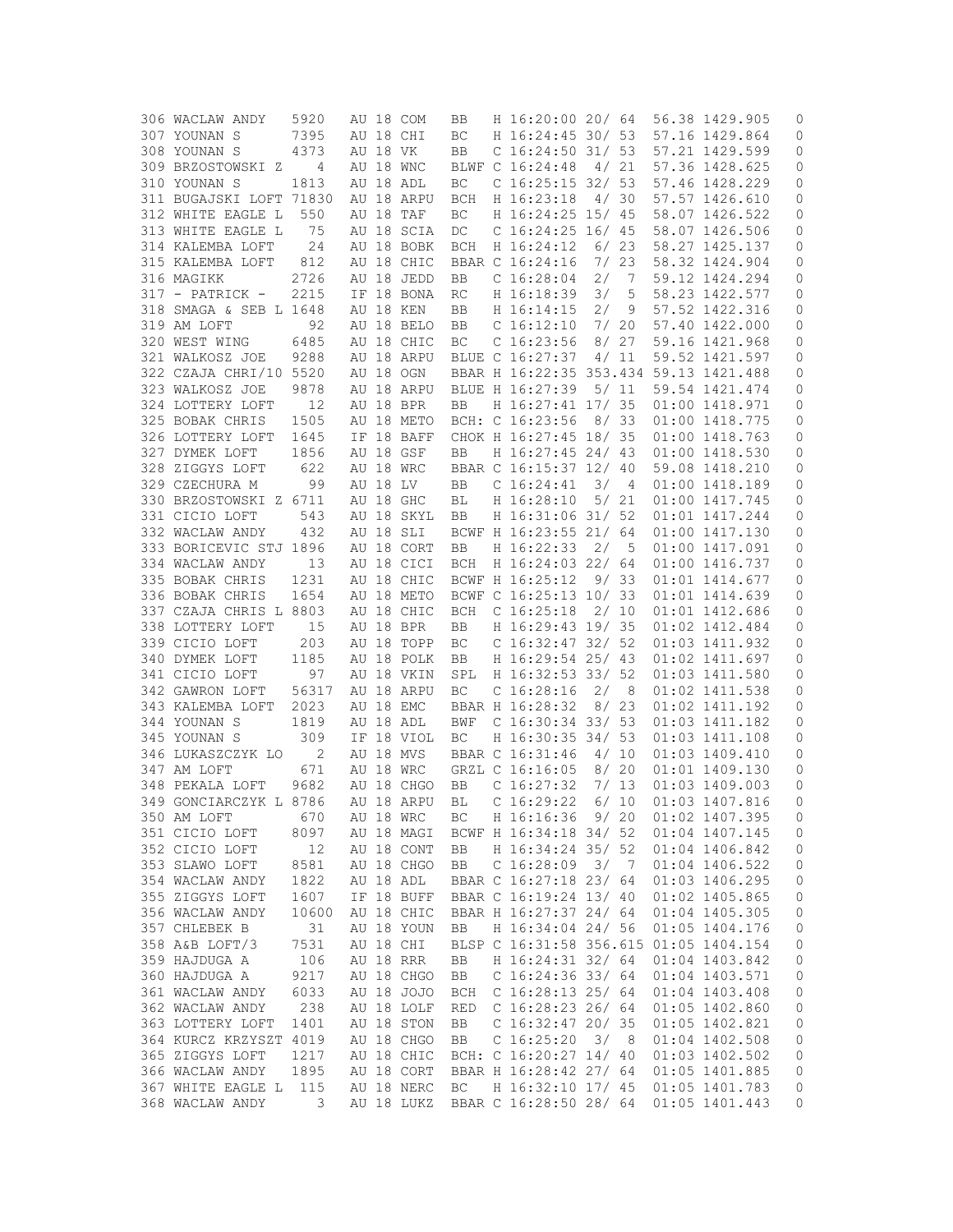| 369 DYMEK LOFT         | 837   |          | AU 18 LATI | BB         | C $16:33:27$ 26/43                     |      |                | 01:06 1400.532 | 0                   |
|------------------------|-------|----------|------------|------------|----------------------------------------|------|----------------|----------------|---------------------|
| 370 YOUNAN S           | 7396  |          | AU 18 CHI  | BC         | H 16:34:02 35/ 53                      |      |                | 01:06 1400.314 | 0                   |
| 371 LOTTERY LOFT       | 21    |          | AU 18 ALFA | DC         | H 16:33:39 21/ 35                      |      |                | 01:06 1400.117 | 0                   |
| 372 SWIDA R            | 1660  |          | AU 18 METR | BB         | H 16:33:58                             | 3/   | - 8            | 01:06 1400.062 | 0                   |
| 373 LOTTERY LOFT       | 56435 |          | IF 18 HEIL | BB         | H 16:33:43 22/ 35                      |      |                | 01:06 1399.940 | 0                   |
| 374 CHLEBEK B          | 340   |          | IF 18 WVC  | BC         | H 16:35:27 25/ 56                      |      |                | 01:06 1399.853 | 0                   |
|                        |       |          |            |            |                                        |      |                |                |                     |
| 375 CHLEBEK B          | 159   |          | AU 18 GUYS |            | BLWF C 16:35:29 26/ 56                 |      |                | 01:06 1399.760 | 0                   |
| 376 CHLEBEK B          | 95    |          | AU 18 YOUN | BC         | H 16:35:30 27/ 56                      |      |                | 01:06 1399.672 | 0                   |
| 377 B & M CZYZ         | 515   |          | AU 18 GDM  | ВL         | C <sub>16:35:48</sub>                  |      | 9/19           | 01:07 1398.696 | 0                   |
| 378 WHITE EAGLE L 442  |       |          | AU 18 WRC  | BB         | H 16:33:19 18/ 45                      |      |                | 01:07 1398.177 | 0                   |
| 379 B & M CZYZ         | 2851  |          | AU 18 CHI  |            | BLSP H 16:36:00 10/ 19                 |      |                | 01:07 1398.065 | $\mathbb O$         |
| 380 HAJDUGA A          | 8340  | AU 18 FH |            |            | BBSP H 16:26:20 34/ 64                 |      |                | 01:06 1398.027 | 0                   |
| 381 CHESTER CHROB 104  |       |          | AU 18 GUYS |            | BBAR C 16:34:21                        | 2/   | -4             | 01:07 1396.710 | 0                   |
| 382 WACLAW ANDY        | 21803 |          | AU 18 FOYS |            | BBAR H 16:30:30 29/ 64                 |      |                | 01:07 1396.200 | 0                   |
| 383 MROWCA MIECH       | 6928  |          | AU 18 CHIC | <b>BWF</b> | H 16:22:27                             | 3/12 |                | 01:05 1396.058 | 0                   |
| 384 AM LOFT            | 1247  |          | AU 18 CHIC | SIL        | $C$ 16:20:31 10/20                     |      |                | 01:06 1394.749 | 0                   |
| 385 CHLEBEK B          | 773   |          | AU 18 FAML |            | BBWF H 16:37:28 28/ 56                 |      |                | 01:08 1393.609 | 0                   |
|                        |       |          |            |            |                                        |      |                |                |                     |
| 386 SMOLENSKI LOF 6758 |       |          | AU 18 GHC  | ВL         | H 16:36:21                             | 3/   | 9              | 01:08 1393.262 | 0                   |
| 387 CICIO LOFT         | 52913 |          | AU 18 ARPU | BB         | C 16:39:14 36/ 52                      |      |                | 01:09 1391.867 | 0                   |
| 388 WHITE EAGLE L      | 102   |          | AU 18 MVS  | BB         | $C$ 16:35:29 19/45                     |      |                | 01:09 1391.468 | 0                   |
| 389 CICIO LOFT         | 18    |          | IF 18 AMIG | SPL        | H 16:39:29 37/ 52                      |      |                | 01:09 1391.071 | 0                   |
| 390 YOUNAN S           | 428   |          | AU 18 SLI  | BB         | H 16:37:25 36/ 53                      |      |                | 01:09 1389.821 | 0                   |
| 391 CHLEBEK B          | 501   |          | CU 18 TBAY | BB         | H 16:39:00 29/ 56                      |      |                | 01:10 1388.923 | 0                   |
| 392 MARIO Z            | 5556  |          | AU 18 OGN  | ВC         | H 16:17:11                             |      | 4/29           | 01:07 1388.770 | 0                   |
| 393 SONNY LOFT/6       | 18085 |          | AU 18 NCW  | DC         | C 16:31:46 352.206 01:09 1387.422      |      |                |                | 0                   |
| 394 ZIGGYS LOFT        | 113   |          | AU 18 RISB |            | BBAR H 16:25:12 15/ 40                 |      |                | 01:08 1387.358 | 0                   |
| 395 WACLAW ANDY        | 6920  |          | AU 18 ARPU |            | BBAR C 16:33:33 30/ 64                 |      |                | 01:10 1386.732 | 0                   |
| 396 MAGIKK             | 6083  |          | AU 18 GJO  | BB         | H 16:40:58                             | 3/   | 7              | 01:12 1384.020 | 0                   |
| 397 BOBAK CHRIS        | 9     |          | AU 18 LUKZ |            | BCH: C 16:35:02 11/ 33                 |      |                | 01:11 1383.772 | 0                   |
| 398 BOBAK CHRIS        | 1656  |          | IF 18 BUFF | BCH        | C $16:35:05$ $12/33$                   |      |                | 01:11 1383.629 | 0                   |
| 399 WACLAW ANDY        | 4168  |          | AU 18 HAM  |            | BWFL H 16:35:04 31/ 64                 |      |                | 01:11 1382.024 | 0                   |
|                        |       |          | AU 18 MCLT |            |                                        | 5/30 |                |                |                     |
| 400 BUGAJSKI LOFT 2129 |       |          |            |            | BLSP H 16:38:20                        |      |                | 01:12 1379.343 | 0                   |
| 401 KULMA LOFT         | 845   |          | AU 18 HAJD |            | BBAR C 16:42:20                        | 2/11 |                | 01:13 1378.700 | 0                   |
| 402 CHLEBEK B          | 928   | AU 18 VK |            | BB         | C $16:42:27$ 30/ 56                    |      |                | 01:13 1378.428 | 0                   |
| 403 HAJDUGA A          | 2031  |          | AU 18 MCLO | BB         | H 16:32:41 35/ 64                      |      |                | 01:12 1378.203 | 0                   |
| 404 HAJDUGA A          | 406   |          | AU 18 WER  |            | BBWF C 16:32:42 36/ 64                 |      |                | 01:12 1378.172 | 0                   |
| 405 KOKOSZKA JA/7 69   |       |          | AU 18 CHIC |            | BBAR C 16:25:41 344.816 01:11 1377.082 |      |                |                | 0                   |
| 406 GARBACZ JOHN       | 2232  |          | AU 18 KEN  | BB         | C <sub>16:39:37</sub>                  | 6/   | 9              | 01:13 1376.706 | 0                   |
| 407 BOBAK CHRIS        | 10704 |          | AU 18 FOYS | SPL        | H 16:37:25 13/33                       |      |                | 01:13 1376.498 | 0                   |
| 408 B & M CZYZ         | 2378  |          | IF 18 BSC  | ВL         | $C$ 16:43:05 11/ 19                    |      |                | 01:14 1376.448 | 0                   |
| 409 KOKOSZKA JACE 1041 |       |          | AU 18 CHIC |            | DKCH C 16:25:54                        | 2/   | - 7            | 01:11 1376.432 | 0                   |
| 410 WACLAW ANDY        | 5     |          | AU 18 MEM  |            | BBAR H 16:36:55 32/ 64                 |      |                | 01:13 1376.382 | 0                   |
| 411 LOTTERY LOFT       | 916   |          | AU 18 BAWL | BB         | $C$ 16:41:28 23/35                     |      |                | 01:14 1376.171 | 0                   |
| 412 BOBAK CHRIS        | 205   |          | AU 18 JRF  |            | SLAT H 16:37:56 14/ 33                 |      |                | 01:14 1374.908 | 0                   |
| 413 CHLEBEK B          | 106   |          | AU 18 NERC | BB         | C $16:43:41$ 31/ 56                    |      |                | 01:15 1374.721 | 0                   |
| 414 MARIO Z            | 6075  |          | AU 18 OGN  | DC         | H 16:21:39                             | 5/29 |                | 01:11 1374.606 | 0                   |
| 415 JASIELEC S         | 18070 |          | AU 18 NCV  |            | BLUE C 16:42:02                        | 3/12 |                | 01:14 1374.577 | 0                   |
|                        |       |          | AU 18 GHC  |            | H 16:21:51                             |      | 6/29           |                |                     |
| 416 MARIO Z            | 7149  |          |            | BB         |                                        |      |                | 01:11 1373.966 | 0                   |
| 417 BUGAJSKI LOFT      | 66    |          | IF 18 HOB  | <b>RED</b> | H 16:40:27                             |      | 6/30           | 01:15 1372.913 | 0                   |
| 418 WACLAW ANDY        | 308   |          | AU 18 OCF  | BCH        | C 16:38:04 33/ 64                      |      |                | 01:14 1372.873 | $\mathbb O$         |
| 419 WHITE EAGLE L 1094 |       |          | AU 18 CHGO | BB         | C 16:41:40 20/ 45                      |      |                | 01:15 1372.643 | $\mathsf{O}\xspace$ |
| 420 BODEA FAMIL/1 6507 |       |          | AU 18 CHIC | BB         | C 16:32:04 348.621 01:13 1372.437      |      |                |                | $\mathbf 0$         |
| 421 WHITE EAGLE L 4167 |       |          | AU 18 HAM  | ВC         | H 16:41:46 21/ 45                      |      |                | 01:15 1372.352 | 0                   |
| 422 KULMA LOFT         | 1235  |          | AU 18 CHIC |            | GRIZ H 16:44:51                        |      | 3/11           | 01:16 1371.155 | $\mathbb O$         |
| 423 LUKASZCZYK LO 139  |       |          | AU 18 FRE  |            | BBAR C 16:44:37                        | 5/10 |                | 01:16 1370.036 | 0                   |
| 424 WEST WING          | 3814  |          | AU 18 VKIN | BB         | C <sub>16:41:31</sub>                  |      | 9/27           | 01:16 1367.186 | 0                   |
| 425 MROWCA MIECH       | 9347  |          | AU 18 CHIC |            | BLUE C 16:31:59                        | 4/12 |                | 01:15 1366.300 | 0                   |
| 426 SLAWO LOFT         | 8580  |          | AU 18 CHGO | DC         | H 16:41:16                             | 4/   | $\overline{7}$ | 01:17 1366.064 | 0                   |
| 427 LAZY LOFT          | 48    |          | AU 18 TEBO | BB         | H 16:43:28                             |      | 4/10           | 01:17 1365.878 | 0                   |
| 428 BOBAK CHRIS        | 1571  |          | AU 18 METO |            | BBAR C 16:41:28 15/ 33                 |      |                | 01:17 1364.301 | 0                   |
| 429 WALKOSZ JOE        | 917   |          | AU 18 CHIC |            | BLUE C 16:46:18                        |      | 6/11           | 01:18 1364.012 | 0                   |
| 430 BUGAJSKI LOFT      | 771   |          | AU 18 TOPP | BCH        | $C$ 16:43:26                           |      | 7/30           | 01:18 1363.989 | 0                   |
| 431 BEKO/4             | 279   |          | AU 18 SBL  |            | BBWF C 16:33:48 347.543 01:16 1362.855 |      |                |                | 0                   |
|                        |       |          |            |            |                                        |      |                |                |                     |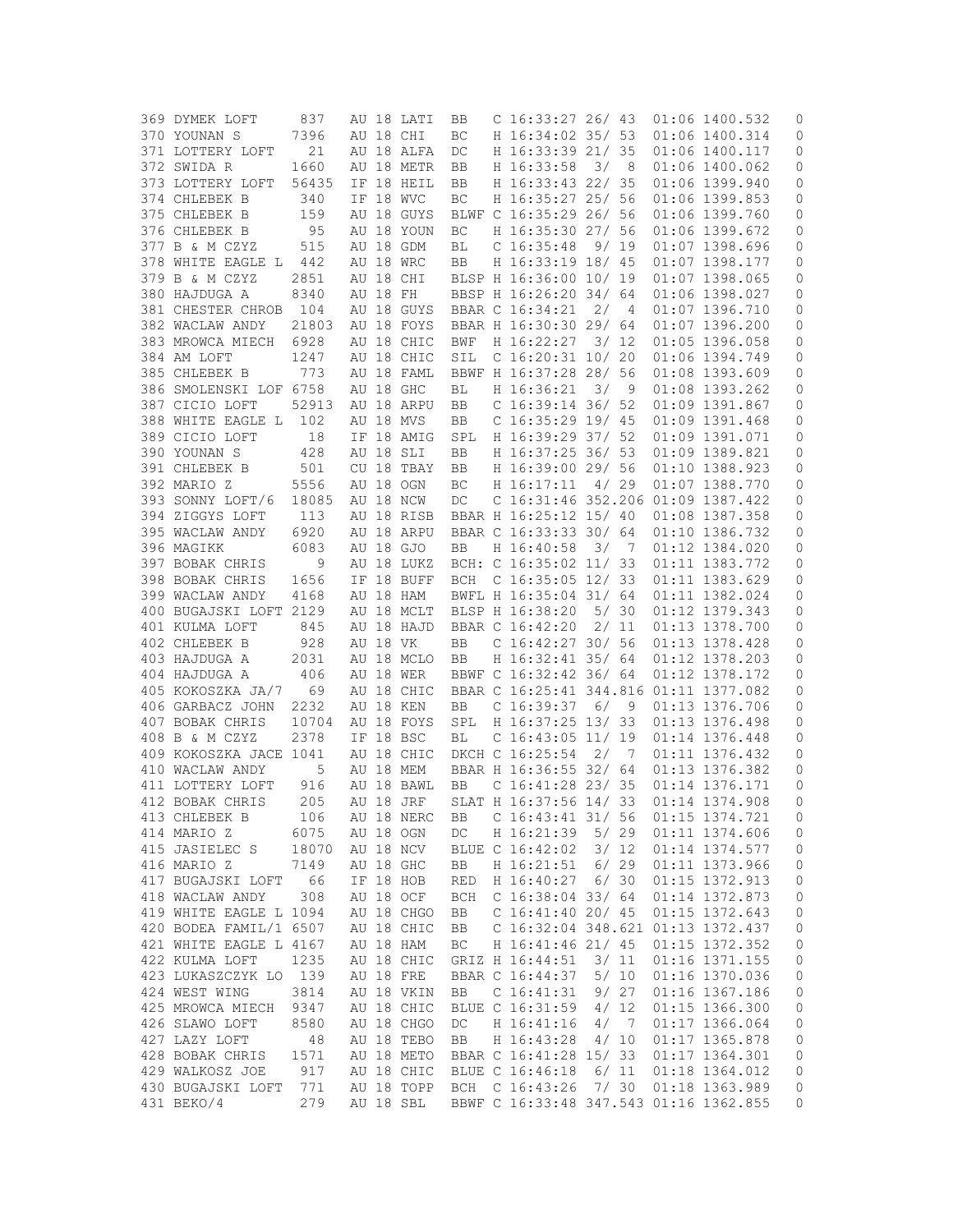| 432 GONCIARCZYK L 2878  |       |          | AU 18 ARPU | BB         | C <sub>16:44:16</sub>                  | 7/ 10 |                | 01:18 1362.099 | 0                   |
|-------------------------|-------|----------|------------|------------|----------------------------------------|-------|----------------|----------------|---------------------|
| 433 KALEMBA LOFT        | 7145  |          | AU 18 GHC  | <b>BCH</b> | H 16:44:38                             |       | 9/23           | 01:18 1361.774 | 0                   |
| 434 KULMA LOFT          | 33761 |          | AU 18 JEDD |            | BCH: H 16:48:03                        |       | 4/11           | 01:19 1361.694 | 0                   |
| 435 BUGAJSKI LOFT       | 933   | AU 18 VK |            | BCH        | C <sub>16:44:30</sub>                  |       | 8/30           | 01:19 1360.817 | 0                   |
| 436 STANDY LOFT/5 7452  |       | AU 18 AA |            | ВL         | C 16:30:24 344.350 01:16 1360.615      |       |                |                | 0                   |
| 437 BUGAJSKI LOFT 10146 |       |          | AU 18 CHIC | <b>BCH</b> | C <sub>16:44:41</sub>                  |       | 9/30           | 01:19 1360.289 | 0                   |
| 438 YOUNAN S            |       |          |            |            | C $16:47:33$ 37/ 53                    |       |                | 01:20 1359.384 |                     |
|                         | 255   |          | AU 18 CICI | BC         |                                        |       |                |                | 0                   |
| 439 PEDRO LOFT/2        | 2901  |          | AU 18 HOHC | BB         | H 16:41:31 352.551 01:19 1359.106      |       |                |                | 0                   |
| 440 BUGAJSKI LOFT 3102  |       |          | AU 18 MCF  |            | BLUE C 16:45:06 10/ 30                 |       |                | 01:19 1359.048 | 0                   |
| 441 A&B LOFT            | 1117  |          | AU 18 PASO | ВL         | C <sub>16:46:57</sub>                  | 2/3   |                | 01:20 1358.612 | 0                   |
| 442 WALKOSZ JOE         | 401   |          | AU 18 IHC  |            | BLUE C 16:48:15                        |       | 7/11           | 01:20 1358.265 | 0                   |
| 443 KALEMBA LOFT        | 9964  |          | AU 18 CHIC |            | BBAR C 16:45:52 10/ 23                 |       |                | 01:20 1358.149 | 0                   |
| 444 CHLEBEK B           | 848   |          | AU 18 GFL  | BB         | H 16:50:00 32/ 56                      |       |                | 01:21 1356.057 | 0                   |
| 445 MROWCA MIECH        | 1549  |          | AU 18 METO |            | BLUE C 16:36:15                        | 5/12  |                | 01:19 1353.392 | 0                   |
| 446 MARIO Z             | 6171  |          | AU 18 OGN  | SPL        | H 16:29:12                             |       | 7/29           | 01:19 1351.217 | 0                   |
| 447 MARIO Z             | 9382  |          | AU 18 CHIC | ВC         | C $16:29:22$                           |       | 8/29           | 01:19 1350.710 | 0                   |
| 448 MARIO Z             | 497   |          | AU 18 BAND | BC         | H 16:29:37                             |       | 9/29           | 01:19 1349.950 | 0                   |
|                         |       |          |            |            |                                        |       |                |                |                     |
| 449 SONNY LOFT          | 1755  |          | AU 18 ILL  |            | DCWF H 16:44:12                        | 2/    | 6              | 01:22 1349.863 | 0                   |
| 450 GARBACZ JOHN        | 56388 |          | AU 18 ARPU | BC         | C <sub>16:48:43</sub>                  | 7/    | 9              | 01:23 1349.695 | 0                   |
| 451 WEST WING           | 1041  |          | AU 18 MEM  | BB         | C $16:47:47$ $10/27$                   |       |                | 01:23 1348.673 | 0                   |
| 452 BOBAK CHRIS         | 1506  |          | AU 18 METO |            | BCH: H 16:46:51 16/ 33                 |       |                | 01:23 1348.399 | 0                   |
| 453 WACLAW ANDY         | 1626  |          | IF 18 BUFF |            | BWFT C 16:46:34 34/ 64                 |       |                | 01:23 1347.621 | 0                   |
| 454 WACLAW ANDY         | 858   |          | AU 18 GTO  | BCH        | H 16:46:34 35/ 64                      |       |                | 01:23 1347.602 | 0                   |
| 455 WACLAW ANDY         | 8341  | AU 18 FH |            |            | BSPL C 16:46:36 36/ 64                 |       |                | 01:23 1347.500 | 0                   |
| 456 ZIGGYS LOFT         | 1517  |          | AU 18 METO |            | BWF: C 16:38:15 16/ 40                 |       |                | 01:21 1347.400 | 0                   |
| 457 HAJDUGA A           | 13631 |          | AU 18 ARPU | BC         | C $16:42:56$ 37/64                     |       |                | 01:22 1347.366 | 0                   |
| 458 WHITE EAGLE L 7610  |       |          |            |            | C $16:50:28$ 22/ 45                    |       |                |                |                     |
|                         |       |          | AU 18 CHGO | BB         |                                        |       |                | 01:24 1346.663 | 0                   |
| 459 AM LOFT             | 7608  |          | AU 18 CHIC | ВC         | H 16:36:12 11/ 20                      |       |                | 01:21 1346.292 | 0                   |
| 460 HAJDUGA A           | 611   |          | AU 18 RRR  | BB         | C $16:43:30$ 38/64                     |       |                | 01:23 1345.700 | 0                   |
| 461 BUGAJSKI LOFT       | 526   |          | AU 18 GDM  |            | BCSP C 16:50:55 11/ 30                 |       |                | 01:25 1342.057 | 0                   |
| 462 MARIO Z             | 58914 |          | AU 18 ARPU | BB         | $C$ 16:32:30 10/29                     |       |                | 01:22 1341.272 | 0                   |
| 463 HAJDUGA A           | 19    |          | AU 18 ESM  | ВC         | C 16:45:15 39/ 64                      |       |                | 01:24 1340.574 | 0                   |
| 464 KURCZ KRZYSZT 4027  |       |          | AU 18 CHGO | ВC         | C <sub>16:46:11</sub>                  | 4/    | 8              | 01:25 1339.113 | 0                   |
| 465 PEDRO LOFT          | 8022  |          | AU 18 CHI  | BB         | H 16:48:33                             | 2/    | 2              | 01:26 1338.509 | 0                   |
| 466 CZAJA CHRIS L       | 28    |          | AU 18 SLCK |            | BBAR H 16:49:58                        | 3/10  |                | 01:26 1337.770 | 0                   |
| 467 BOBAK CHRIS         | 16    |          | AU 18 CHIC |            | SILV C 16:50:40 17/ 33                 |       |                | 01:26 1337.347 | 0                   |
| 468 BOBAK CHRIS         | 1036  |          | AU 18 CHIC |            | BCH: H 16:50:46 18/ 33                 |       |                | 01:26 1337.060 | 0                   |
| 469 B & M CZYZ          | 3192  |          | AU 18 APOL | BL         | $C$ 16:56:48 12/ 19                    |       |                | 01:28 1336.461 | 0                   |
|                         |       |          |            |            |                                        |       |                |                |                     |
| 470 B & M CZYZ          | 583   |          | AU 18 WRC  | ВC         | H 16:56:49 13/ 19                      |       |                | 01:28 1336.390 | 0                   |
| 471 MARCIN PLEWA        | 424   |          | AU 18 WRC  | BCH        | C <sub>16:45:47</sub>                  | 2/12  |                | 01:26 1335.577 | 0                   |
| 472 CHLEBEK B           | 774   |          | AU 18 FAML | BB         | C $16:57:22$ 33/                       |       | 56             | 01:28 1334.909 | 0                   |
| 473 CHLEBEK B           | 2407  |          | AU 18 HARM | ВC         | C $16:57:31$ 34/ 56                    |       |                | 01:28 1334.495 | 0                   |
| 474 WACLAW ANDY         | 4     |          | AU 18 FWR  |            | BCWF C 16:51:52 37/ 64                 |       |                | 01:28 1332.290 | 0                   |
| 475 BRZOSTOWSKI Z 1642  |       |          | IF 18 BUF  |            | SMBL H 16:56:50                        | 6/21  |                | 01:29 1331.614 | 0                   |
| 476 MEDRANO LOF/2       | 41    |          | AU 18 EHC  |            | COFF H 16:56:04 356.255 01:29 1331.033 |       |                |                | 0                   |
| 477 WACLAW ANDY         | 1074  |          | AU 18 CHIC |            | BBAR C 16:52:34 38/ 64                 |       |                | 01:29 1330.300 | 0                   |
| 478 MARCIN PLEWA        | 351   |          | AU 18 KT   |            | BBAR C 16:47:49 3/12                   |       |                | 01:28 1329.681 | $\mathbb O$         |
| 479 HAJDUGA A           | 618   |          | AU 18 RRR  | ВC         | C 16:49:11 40/ 64                      |       |                | 01:28 1329.210 | $\mathbb O$         |
| 480 HAJDUGA A           | 1006  |          | AU 18 GBC  | BB         | H 16:49:53 41/ 64                      |       |                | 01:29 1327.223 | $\circ$             |
| 481 BUGAJSKI LOFT 1537  |       |          | AU 18 CHIC |            | BLUE C 16:56:59 12/ 30                 |       |                | 01:31 1324.812 | $\mathbb O$         |
|                         |       |          |            |            |                                        |       |                | 01:31 1323.179 |                     |
| 482 WACLAW ANDY         | 373   |          | AU 18 CART |            | BBAR C 16:55:05 39/ 64                 |       |                |                | $\mathsf{O}\xspace$ |
| 483 YOUNAN S            | 557   |          | AU 18 LIAB | BB         | H 17:00:33 38/ 53                      |       |                | 01:33 1322.200 | 0                   |
| 484 MARIO Z             | 8728  |          | AU 18 CHIC | RED        | C $16:39:32$ $11/29$                   |       |                | 01:29 1320.504 | 0                   |
| 485 LUKASZCZYK LO       | 402   |          | AU 18 IHC  |            | BBAR C 17:02:14                        |       | 6/10           | 01:34 1319.426 | 0                   |
| 486 ZIGGYS LOFT         | 1865  |          | AU 18 CHIC |            | BCH: C 16:48:35 17/ 40                 |       |                | 01:32 1317.382 | 0                   |
| 487 WEST WING           | 339   |          | AU 18 GFL  | BB         | C $16:59:05$ 11/ 27                    |       |                | 01:34 1316.542 | 0                   |
| 488 KOKOSZKA JACE       | 70    |          | AU 18 CHIC |            | BCH: H 16:46:30                        | 3/7   |                | 01:32 1314.969 | $\mathbb O$         |
| 489 LOTTERY LOFT        | 22777 |          | AU 18 JEDD |            | BBSP H 17:03:36 24/ 35                 |       |                | 01:36 1312.520 | 0                   |
| 490 WHITE EAGLE L 1194  |       |          | AU 18 POLK | BC         | C $17:02:57$ 23/ 45                    |       |                | 01:36 1311.514 | 0                   |
| 491 ROA EDVARDO/3 1879  |       |          | AU 18 GFOX | BB         | H 17:11:48 361.952 01:39 1308.576      |       |                |                | $\mathbb O$         |
| 492 HAJDUGA A           | 930   |          | AU 18 BREA | BC         | C 16:56:34 42/ 64                      |       |                | 01:36 1308.427 | 0                   |
|                         |       |          |            |            |                                        |       |                |                |                     |
| 493 SLAWO LOFT          | 8599  |          | AU 18 CHGO | ВC         | H 17:01:25                             | 5/    | $\overline{7}$ | 01:37 1308.294 | 0                   |
| 494 ADAMCZYK LOFT 7317  |       |          | AU 18 CHGO | BB         | H 17:04:50                             | 3/    | 4              | 01:38 1308.188 | 0                   |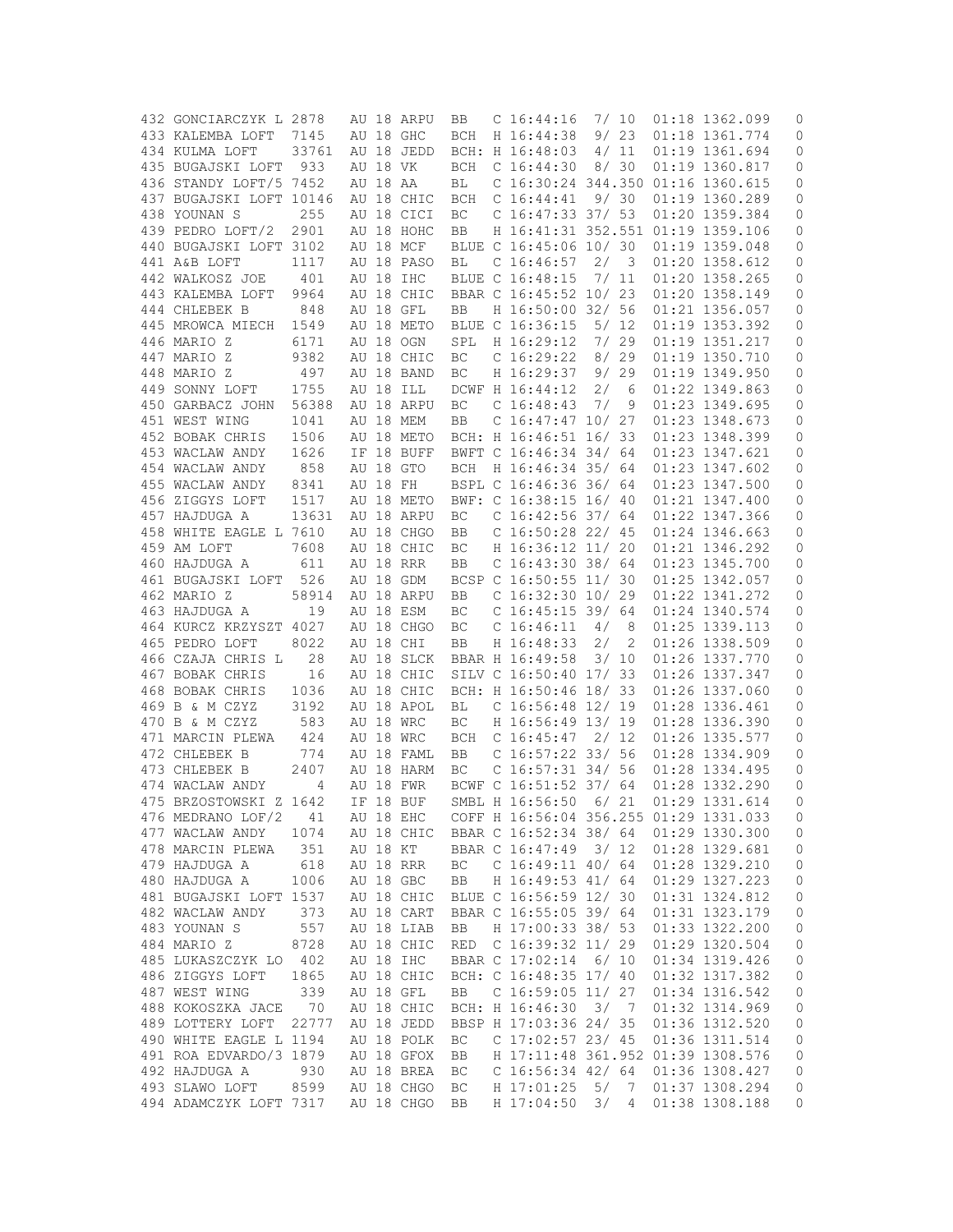| 495 YOUNAN S            | 415   |       |          | AU 18 JOKE      | BB         | H 17:05:50 39/ 53       |      |       | 01:38 1307.663 | 0                   |
|-------------------------|-------|-------|----------|-----------------|------------|-------------------------|------|-------|----------------|---------------------|
| 496 CZAJA CHRIS L 18084 |       |       |          | AU 18 NCW       | BWF        | H 17:00:49              | 4/10 |       | 01:37 1307.238 | 0                   |
| 497 SLAWO LOFT          | 8590  |       |          | AU 18 CHGO      | BB         | $C$ 17:02:55            | 6/   | - 7   | 01:38 1304.174 | 0                   |
| 498 LOTTERY LOFT        | 18032 |       |          | AU 18 GUTZ      | ВC         | $C$ 17:06:46 25/ 35     |      |       | 01:39 1303.888 | 0                   |
| 499 MARIO Z             | 36394 |       |          | DE 18 ABCDE GRZ |            | C 16:45:30 12/ 29       |      |       | 01:35 1303.375 | 0                   |
| 500 KULMA LOFT          | 372   |       |          | AU 18 EVV       |            | BBAR H 17:08:57         |      | 5/11  | 01:40 1302.861 | 0                   |
|                         |       |       |          |                 |            |                         |      |       |                |                     |
| 501 KURCZ KRZYSZT 7538  |       |       |          | AU 18 CHGO      |            | BCSP H 16:59:10         | 5/   | 8     | 01:38 1302.443 | 0                   |
| 502 AM LOFT             | 8789  |       |          | AU 18 ARPU      | BB         | C 16:51:26 12/          |      | 20    | 01:36 1302.338 | 0                   |
| 503 BOBAK CHRIS         | 1521  |       |          | AU 18 METO      |            | BBAR C 17:03:18 19/ 33  |      |       | 01:39 1302.011 | 0                   |
| 504 LOTTERY LOFT        | 66515 |       |          | AU 18 ARPU      | BB         | C $17:08:02$ 26/35      |      |       | 01:40 1300.442 | 0                   |
| 505 YOUNAN S            | 9995  |       |          | AU 18 CHI       | BC         | $C$ 17:08:44 40/ 53     |      |       | 01:41 1299.833 | 0                   |
| 506 BORICEVIC STJ 9231  |       |       |          | AU 18 CHI       | ВC         | H 17:02:26              | 3/   | 5     | 01:40 1298.711 | 0                   |
| 507 PLACZEK R/1         | 27    |       |          | AU 18 GABE      | ВC         | $C$ 17:05:25 354.385    |      |       | 01:41 1298.222 | 0                   |
| 508 CZAJA CHRIS L       | 25    |       |          | AU 18 CSFL      | BCH        | H 17:04:53              | 5/10 |       | 01:41 1296.197 | 0                   |
| 509 ZIGGYS LOFT         | 1501  |       |          | AU 18 METO      | BCH        | C 16:56:24 18/ 40       |      |       | 01:39 1295.533 | 0                   |
| 510 SMAGA & SEB L 52342 |       |       |          | AU 18 ARPU      | BB         | H 16:56:18              | 3/   | 9     | 01:39 1295.416 | 0                   |
| 511 WEST WING           | 9090  |       |          | AU 18 ARPU      | ВC         | H 17:08:15 12/ 27       |      |       | 01:43 1291.569 | 0                   |
|                         |       |       |          |                 |            |                         |      |       |                |                     |
| 512 WHITE EAGLE L 8312  |       |       | AU 18 FH |                 |            | BBSP C 17:10:43 24/ 45  |      |       | 01:44 1290.521 | 0                   |
| 513 WHITE EAGLE L 9206  |       |       |          | AU 18 CHGO      | ВC         | H 17:11:15 25/ 45       |      |       | 01:44 1289.146 | 0                   |
| 514 GONCIARCZYK L 72868 |       |       |          | AU 18 ARPU      | BB         | $C$ 17:10:17            | 8/10 |       | 01:44 1289.088 | 0                   |
| 515 WHITE EAGLE L       | 973   |       |          | AU 18 CHGO      | BB         | H 17:11:18 26/ 45       |      |       | 01:45 1288.995 | 0                   |
| 516 WHITE EAGLE L       | 547   | AU 18 |          | TAF             | ВC         | H 17:11:27 27/ 45       |      |       | 01:45 1288.602 | 0                   |
| 517 KULMA LOFT          | 1033  |       |          | AU 18 DIGE      |            | BBAR C 17:14:28         |      | 6/ 11 | 01:45 1288.173 | 0                   |
| 518 PEKALA LOFT         | 2233  |       |          | AU 18 BFS       | ВC         | H 17:09:49              |      | 8/13  | 01:45 1286.122 | 0                   |
| 519 WEST WING           | 9088  |       |          | AU 18 ARPU      | ВC         | C 17:10:31 13/ 27       |      |       | 01:45 1285.544 | 0                   |
| 520 SABAU               | 63    |       |          | AU 18 ADIL      | BB         | C <sub>17:14:38</sub>   |      | 5/11  | 01:47 1284.666 | 0                   |
| 521 ZIGGYS LOFT         | 329   |       |          | AU 18 CHIC      |            | BCSP C 17:00:29 19/ 40  |      |       | 01:43 1284.417 | 0                   |
|                         |       |       |          |                 |            |                         |      |       |                |                     |
| 522 BOBAK CHRIS         | 19    |       |          | AU 18 CHIC      |            | BBAR H 17:09:52 20/ 33  |      |       | 01:46 1284.365 | 0                   |
| 523 KALEMBA LOFT        | 3822  |       |          | AU 18 VITA      |            | BBAR H 17:12:26 11/ 23  |      |       | 01:46 1284.101 | 0                   |
| 524 LOTTERY LOFT        | 36    |       |          | IF 18 HOB       | BB         | H 17:14:25 27/ 35       |      |       | 01:47 1283.507 | 0                   |
| 525 WHITE EAGLE L       | 929   |       |          | AU 18 CHGO      | BB         | H 17:13:50 28/ 45       |      |       | 01:47 1282.324 | 0                   |
| 526 WACLAW ANDY         | 52932 |       |          | AU 18 ARPU      |            | BBAR C 17:11:26 40/ 64  |      |       | 01:48 1278.724 | 0                   |
| 527 PEKALA LOFT         | 63    |       |          | AU 18 MIEL      | BB         | H 17:13:07              |      | 9/13  | 01:48 1277.418 | 0                   |
| 528 WACLAW ANDY         | 1070  |       |          | AU 18 CHIC      |            | BBAR C 17:12:25 41/ 64  |      |       | 01:49 1276.136 | 0                   |
| 529 WACLAW ANDY         | 52914 |       |          | AU 18 ARPU      |            | BWFT C 17:12:29 42/ 64  |      |       | 01:49 1275.987 | 0                   |
| 530 KALEMBA LOFT        | 3826  |       |          | AU 18 VITA      | <b>BCH</b> | H 17:15:40 12/ 23       |      |       | 01:49 1275.648 | 0                   |
| 531 MARIO Z             | 108   |       |          | AU 18 BAMA      | DC.        | C 16:56:19 13/ 29       |      |       | 01:46 1273.477 | 0                   |
| 532 B & M CZYZ          | 587   |       |          | AU 18 WRC       | ВL         | $C$ 17:21:02 14/ 19     |      |       | 01:52 1271.171 | 0                   |
| 533 HAJDUGA A           | 6767  |       |          | AU 18 GHC       | BB         | H 17:10:26 43/ 64       |      |       | 01:50 1271.026 | 0                   |
|                         |       |       |          |                 |            |                         |      |       |                |                     |
| 534 DYMEK LOFT          | 2182  |       |          | AU 18 CBF       | BB         | H 17:21:07 27/ 43       |      |       | 01:54 1265.958 | 0                   |
| 535 WHITE EAGLE L 832   |       |       |          | AU 18 HAJ       | BB         | H 17:20:42 29/ 45       |      |       | 01:54 1264.531 | 0                   |
| 536 KLESZCZ LOFT        | 8431  |       |          | AU 18 CHGO      | SIL        | $C$ 17:19:00            | 2/   | 3     | 01:54 1262.797 | 0                   |
| 537 LOTTERY LOFT        | 1017  |       |          | AU 18 JEDD      | BB         | H 17:22:32 28/ 35       |      |       | 01:55 1262.556 | 0                   |
| 538 BUGAJSKI LOFT 1835  |       |       |          | AU 18 CORT      |            | SLAT C 17:23:42 13/30   |      |       | 01:58 1253.832 | 0                   |
| 539 LOTTERY LOFT        | 33    |       |          | AU 18 PLAF      |            | BBSP H 17:26:32 29/ 35  |      |       | 01:59 1252.503 | 0                   |
| 540 LOTTERY LOFT        | 680   |       |          | AU 18 EHC       | BB         | C $17:26:34$ 30/ 35     |      |       | 01:59 1252.416 | 0                   |
| 541 CHLEBEK B           | 4363  |       |          | AU 18 VITA      | BB         | H 17:29:21 35/ 56       |      |       | 02:00 1250.261 | 0                   |
| 542 WEST WING           | 1338  |       |          | AU 18 OCC       | SIL        | H 17:24:53 14/ 27       |      |       | 02:00 1248.614 | 0                   |
| 543 HAJDUGA A           | 331   |       |          | AU 18 ROY       |            | RCSP H 17:19:31 44/ 64  |      |       | 01:59 1247.681 | 0                   |
| 544 BRZOSTOWSKI Z       | 297   |       |          | AU 18 WSM       | ВL         | H 17:29:38              | 7/21 |       | 02:02 1245.087 | 0                   |
| 545 CHLEBEK B           | 1134  |       |          | AU 18 MRPC      |            | CHLK H 17:32:12 36/ 56  |      |       | 02:03 1243.232 | $\mathsf{O}\xspace$ |
|                         |       |       |          |                 |            |                         |      |       |                |                     |
| 546 HAJDUGA A           | 843   |       |          | IF 18 IDF       |            | CHOK H 17:21:50 45/ 64  |      |       | 02:01 1241.892 | 0                   |
| 547 BUGAJSKI LOFT       | 356   |       |          | AU 18 KTLT      |            | BCH C 17:28:36 14/ 30   |      |       | 02:03 1241.649 | 0                   |
| 548 KULMA LOFT          | 8019  |       |          | AU 18 CHIC      |            | SILV H 17:33:08         | 7/11 |       | 02:04 1240.876 | 0                   |
| 549 PEKALA LOFT         | 939   |       |          | AU 18 CHGO      | BB         | C $17:29:25$ $10/13$    |      |       | 02:05 1236.149 | 0                   |
| 550 BORCZON JOE/3       | 666   |       |          | AU 18 WRC       |            | BLUE H 17:18:47 345.737 |      |       | 02:03 1232.280 | 0                   |
| 551 KALEMBA LOFT        | - 76  |       |          | AU 18 BOBK      |            | BCH C 17:33:19 13/ 23   |      |       | 02:07 1231.360 | 0                   |
| 552 - PATRICK -         | 409   |       |          | AU 18 WRC       |            | CHOK H 17:26:25         | 4/   | 5     | 02:06 1230.309 | 0                   |
| 553 HAJDUGA A           | 833   |       |          | IF 18 IDF       |            | BBWF H 17:27:02 46/ 64  |      |       | 02:06 1229.025 | 0                   |
| 554 WHITE EAGLE L       | 80    |       |          | AU 18 EWA       | BB         | C $17:35:50$ 30/ 45     |      |       | 02:09 1227.071 | 0                   |
| 555 WHITE EAGLE L       | 599   |       |          | AU 18 SKYL      | BB         | C $17:35:55$ 31/45      |      |       | 02:09 1226.895 | 0                   |
| 556 BORCZON JOE         | 619   |       |          | AU 18 WRC       |            | BLUE H 17:21:37 2/ 3    |      |       | 02:06 1225.250 | 0                   |
| 557 DYMEK LOFT          | 255   |       |          | AU 18 WSM       |            | BBWF C 17:37:53 28/ 43  |      |       | 02:10 1224.589 |                     |
|                         |       |       |          |                 |            |                         |      |       |                | 0                   |